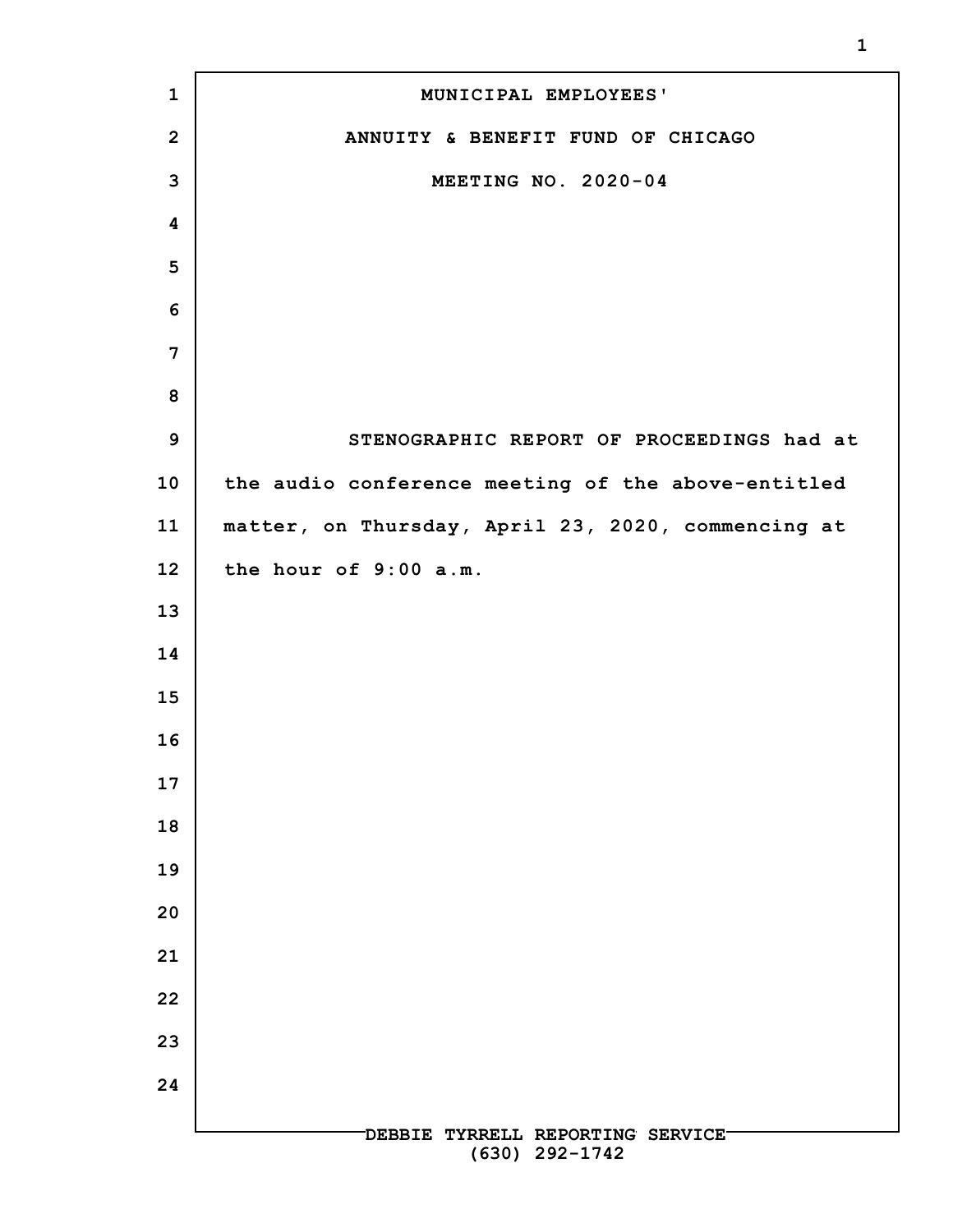**1 2 3 4 5 6 7 8 9 10 11 12 13 14 15 16 17 18 19 20 21 22 23 24 DEBBIE TYRRELL REPORTING SERVICE (630) 292-1742 APPEARANCES BOARD MEMBERS APPEARING TELEPHONICALLY: VERNA R. THOMPSON, President RESHMA SONI, Vice-President MELISSA CONYEARS-ERVIN, Treasurer JEFFREY J. JOHNSON, Recording Secretary THOMAS J. MCMAHON, Trustee ATTORNEY FOR THE BOARD: BURKE, BURNS AND PINELLI, LTD. BY: MS. MARY PATRICIA BURNS ALSO PRESENT TELEPHONICALLY: DENNIS WHITE, Executive Director STACEY M. RUFFOLO, Deputy Executive Director STEVE YOON, Investment Officer SANDRA SHELBY, Comptroller KIMBERLY CARROLL, Benefits Manager TERRANCE P. SULLIVAN, M.D. DONNA HANSEN, Office Manager CRAIG SLACK, Deputy City Treasurer JAMIE WESNER, Marquette Associates BRIAN WRUBEL, Marquette Associates NEIL CAPPS, Marquette Associates MAURICIO BANUELOS, City of Chicago ZACH CZIRYAK, Financial Investment News OTIS TUBBS, City of Chicago PRESIDENT THOMPSON: It is 9:01.**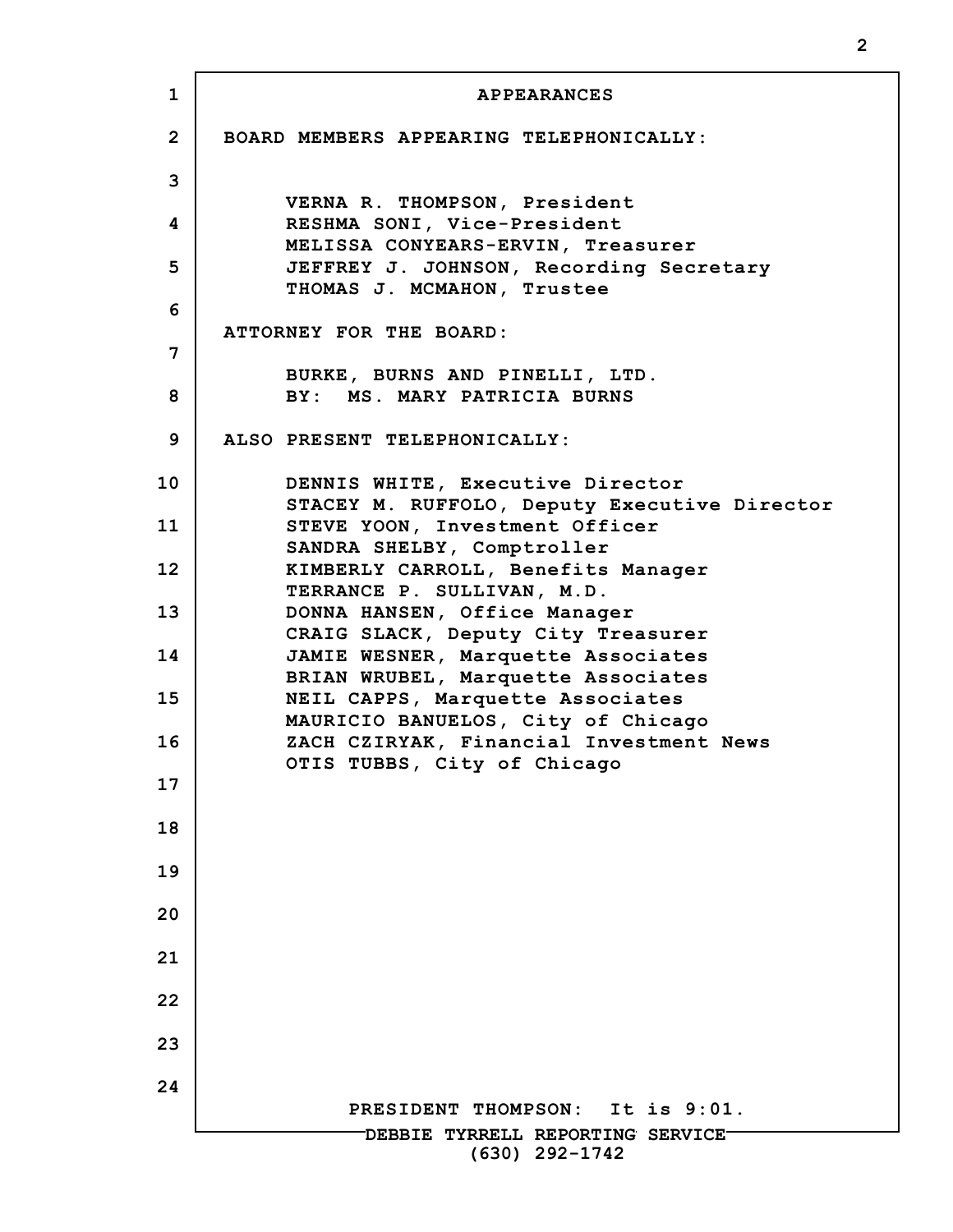**1 2 3 4 5 6 7 8 9 10 11 12 13 14 15 16 17 18 19 20 21 22 23 24 DEBBIE TYRRELL REPORTING SERVICE (630) 292-1742 We do have people joining the call, but do you want to call the roll to see who we have present? MS. HANSEN: Sure. Madam Treasurer. TRUSTEE CONYEARS-ERVIN: Yes. MS. HANSEN: Trustee Johnson. TRUSTEE JOHNSON: Yes, ma'am. MS. HANSEN: Trustee Thompson. PRESIDENT THOMPSON: Yes. MS. HANSEN: Trustee Soni. Trustee Soni. Trustee McMahon. TRUSTEE MCMAHON: Yes. MS. HANSEN: We have a quorum. MS. BURNS: You have a quorum, but for purposes of the record can we ask any member of the public on the call to identify themselves. MS. HANSEN: Anybody else present on the phone call that would like to identify themselves? MS. SHELBY: Sandra Shelby. MR. SLACK: Craig Slack is here, Mary Pat. MS. BURNS: Thank you, Craig. MR. WRUBEL: Brian Wrubel is here. MS. BURNS: Thank you, Brian.**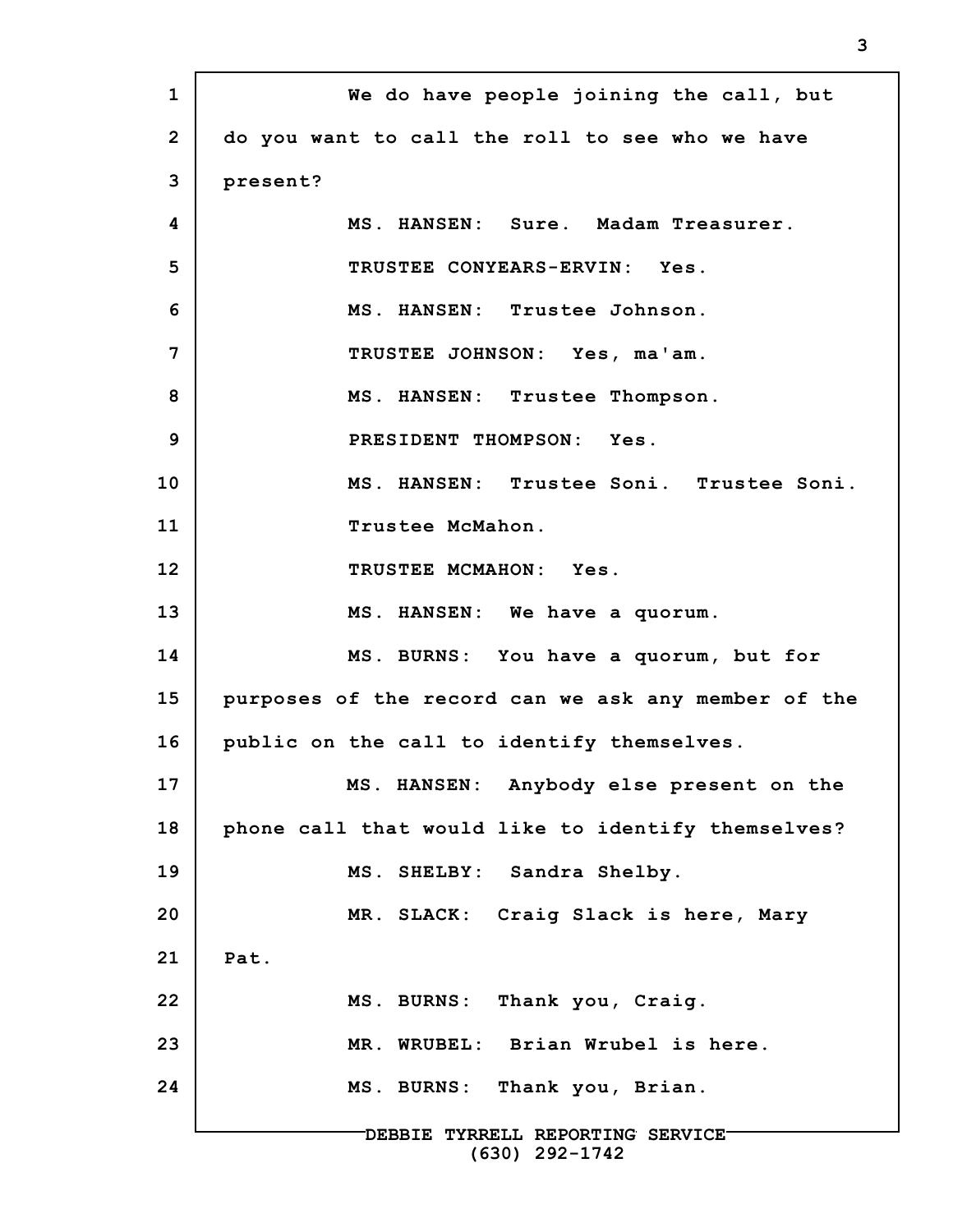**1 2 3 4 5 6 7 8 9 10 11 12 13 14 15 16 17 18 19 20 21 22 23 24 MR. BANUELOS: Mauricio is here. MR. WESNER: Jamie Wesner. MR. YOON: This is Steve Yoon. MS. CARROLL: Kim Carroll here. MR. WHITE: Here in the conference room here at the MEABF offices, we have Kim, Stacey, Dennis and Donna. MR. CZIRYAK: This is Zack Cziryak with Finance Investment News. PRESIDENT THOMPSON: Good morning. We have a quorum. Do we have any public comments? MS. HANSEN: There was one request but I don't think he is on the phone call. I sent him the correct number. MS. BURNS: Who was that, Donna? MS. HANSEN: Otis Tubbs. He's a Member. MS. BURNS: Given that we are now at the public comments section of the meeting, Madam President, because of the unique circumstances and the fact that we are conducting this meeting pursuant to the authority granted to us by the Governor in his Executive Order 2020-07, perhaps if that member gets on the phone sometime later, that**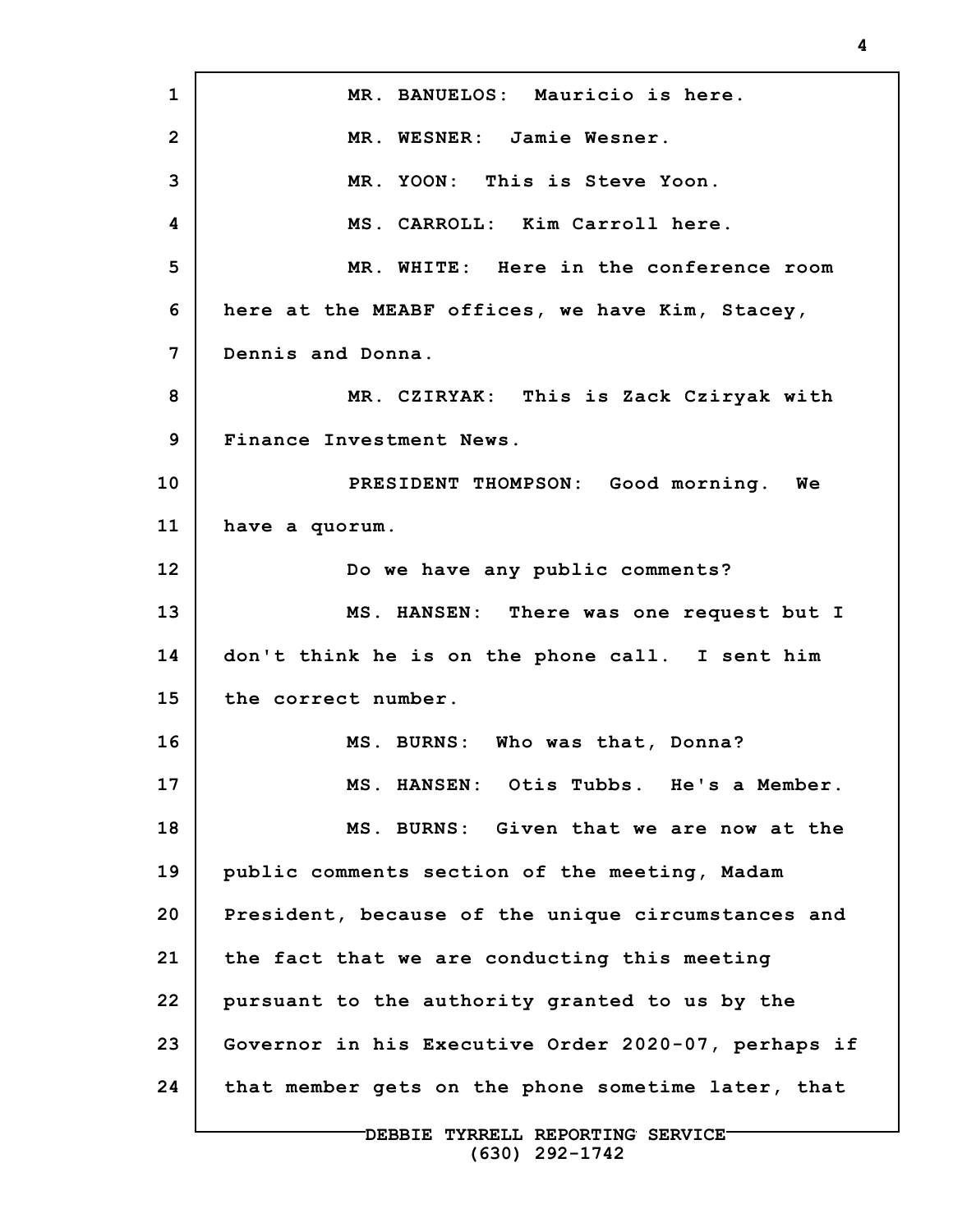**1 2 3 4 5 6 7 8 9 10 11 12 13 14 15 16 17 18 19 20 21 22 23 24 DEBBIE TYRRELL REPORTING SERVICE (630) 292-1742 you would allow that person to address the Board. There is no reason to wait now though. You might as well just continue on, if that is your pleasure. PRESIDENT THOMPSON: Okay. Let's go to the Agenda Items. All Refunds Pages 3 through 5. MS. CARROLL: All in order. TRUSTEE MCMAHON: Motion by McMahon. TRUSTEE JOHNSON: Seconded by Johnson. DOCTOR SULLIVAN: Doctor Sullivan joining. PRESIDENT THOMPSON: All in favor? (Chorus of ayes.) PRESIDENT THOMPSON: Administrative and Investment Fees Pages 7 through 10. MS. SHELBY: All in order. TRUSTEE JOHNSON: Motion by Johnson. TRUSTEE MCMAHON: Seconded by McMahon. PRESIDENT THOMPSON: All in favor? (Chorus of ayes.) TRUSTEE SONI: Trustee Soni on the phone. MS. BURNS: Madam President, could you just make sure you please ask for any nays every time? PRESIDENT THOMPSON: Right, because we**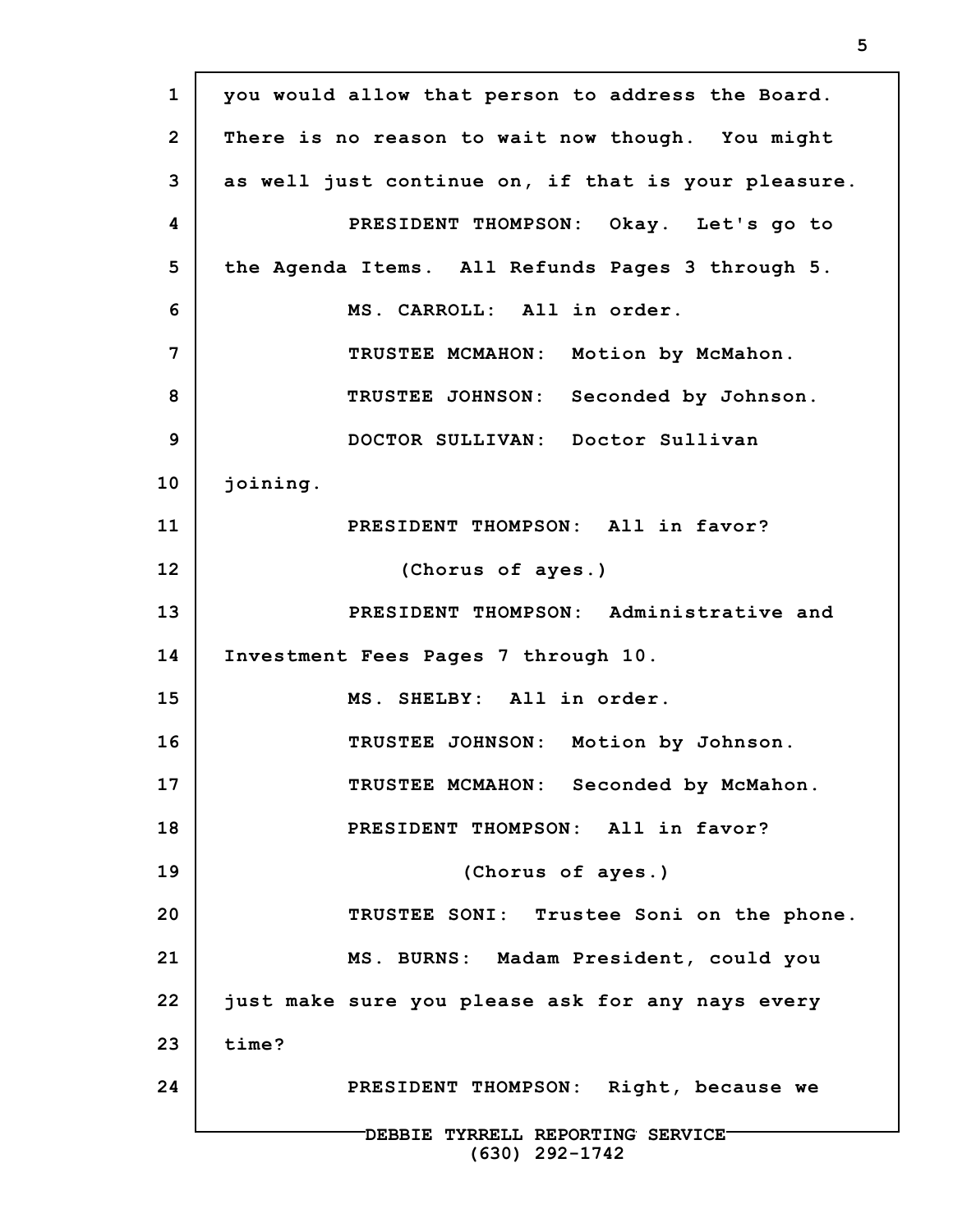**1 2 3 4 5 6 7 8 9 10 11 12 13 14 15 16 17 18 19 20 21 22 23 24 DEBBIE TYRRELL REPORTING SERVICE (630) 292-1742 are being recorded. Thank you. Annuities for Employees, Widows, Widowers, Minor Children, Reversionary Pages 11 through 16. MS. CARROLL: All in order. TRUSTEE JOHNSON: I have a question really quick here. 45 new annuities, that seems rather low. Is that par for the course for this month on an average basis or are we starting to see some people maybe not retiring? MS. CARROLL: No, that is normal for April. TRUSTEE JOHNSON: That is normal for April, 45. Okay. PRESIDENT THOMPSON: Motion? TRUSTEE MCMAHON: Motion by McMahon. TRUSTEE JOHNSON: Seconded by Johnson. PRESIDENT THOMPSON: All in favor? (Chorus of ayes.) PRESIDENT THOMPSON: Opposed? Hearing none, the motion passes. Ordinary and Duty Disability Benefits Pages 17 through 18. DOCTOR SULLIVAN: They are all in order.**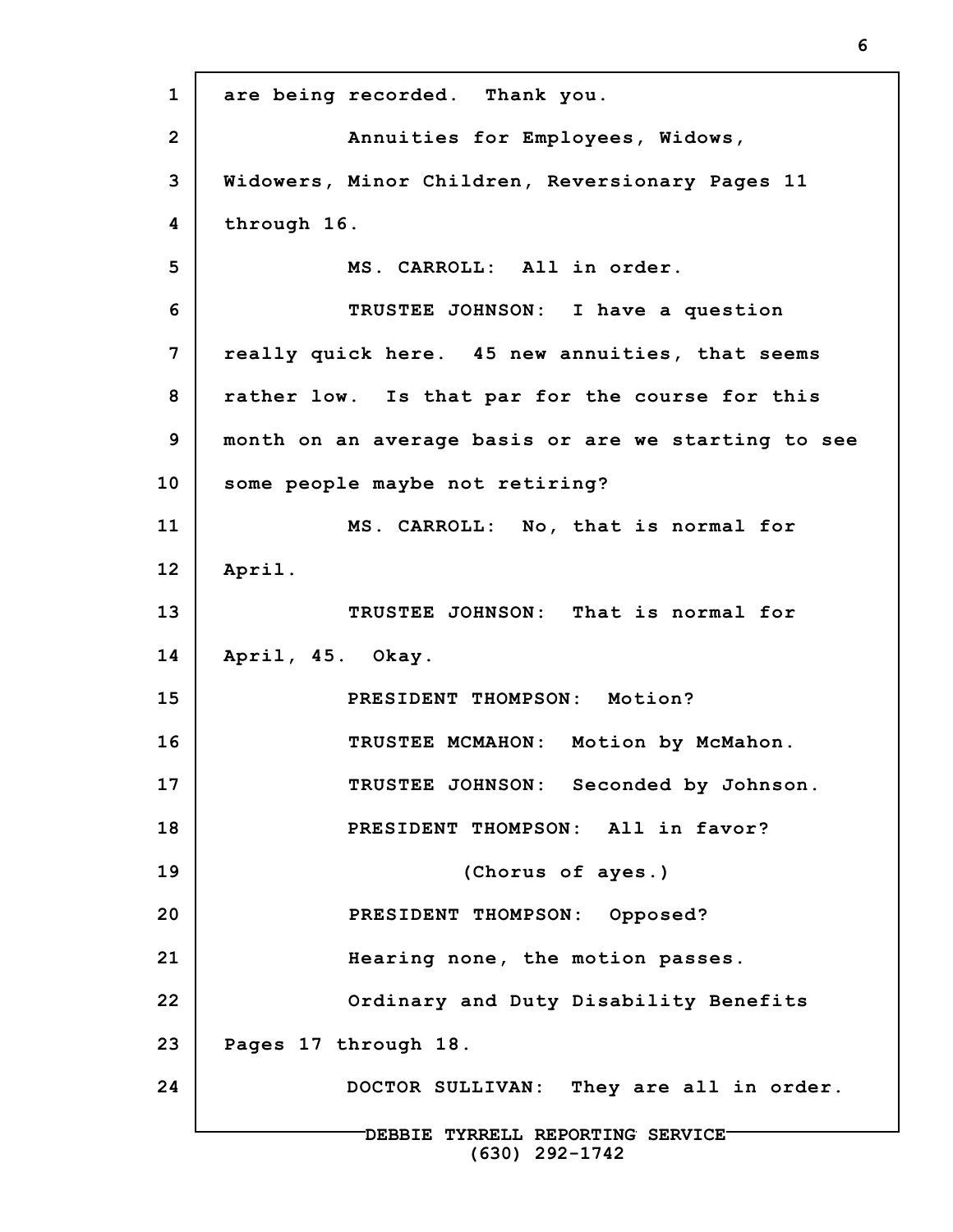**1 2 3 4 5 6 7 8 9 10 11 12 13 14 15 16 17 18 19 20 21 22 23 24 DEBBIE TYRRELL REPORTING SERVICE (630) 292-1742 TRUSTEE MCMAHON: Motion by McMahon. TRUSTEE JOHNSON: Before I second that, how are you handling the disability if they can't get in to see their doctor? What is the process that we have done? DOCTOR SULLIVAN: We are just extending them for two to three months, to make sure they get their money. TRUSTEE JOHNSON: Okay. That is all I wanted to know. Seconded by Johnson. PRESIDENT THOMPSON: All in favor? (Chorus of ayes.) PRESIDENT THOMPSON: Opposed? Hearing none, the motion passes. Ordinary and Duty Disability Pages 19 and 20. DOCTOR SULLIVAN: They are all in order. TRUSTEE JOHNSON: Motion by Johnson. TRUSTEE MCMAHON: Second by McMahon. PRESIDENT THOMPSON: All in favor? (Chorus of ayes.) PRESIDENT THOMPSON: Opposed. Hearing none, the motion passes.**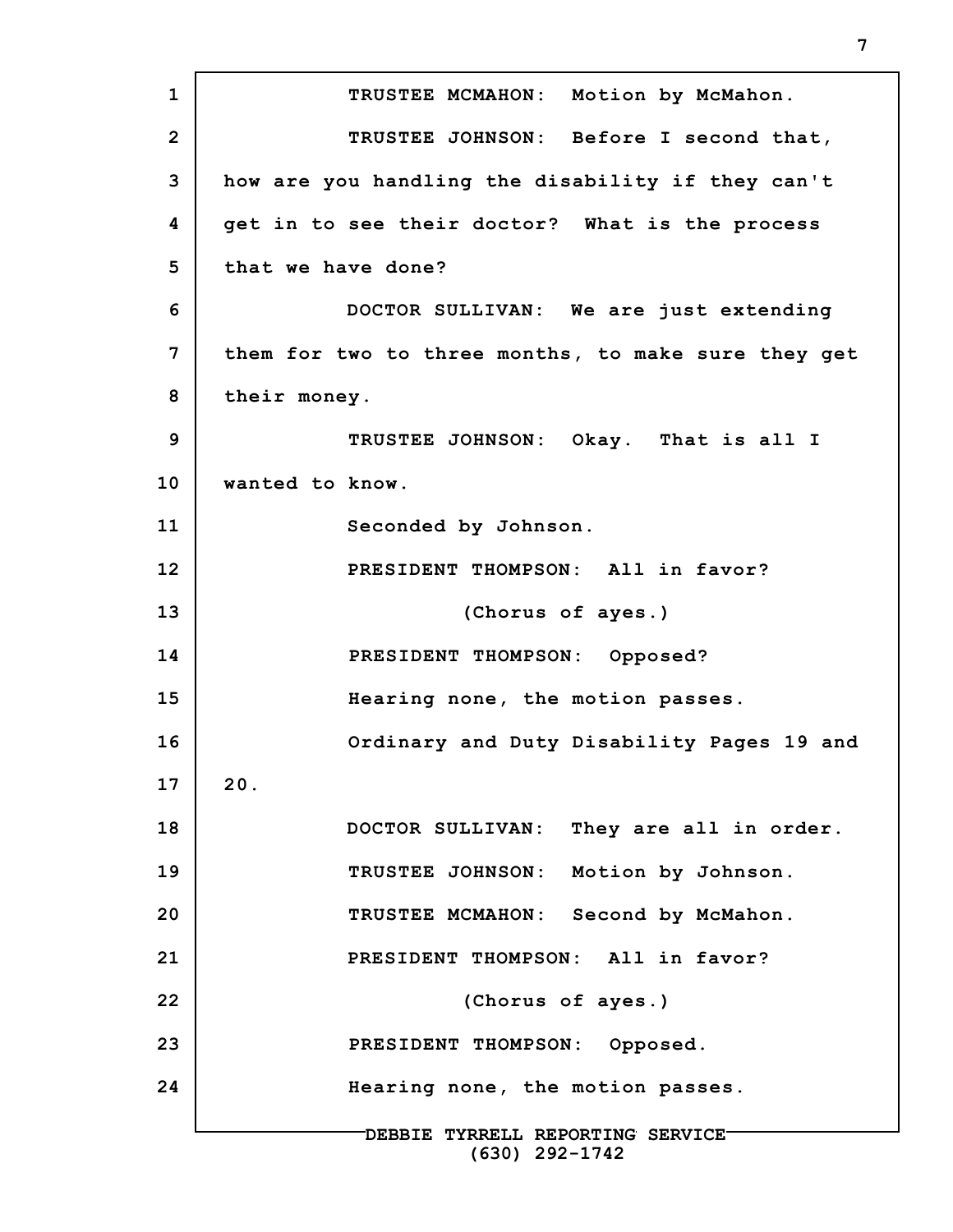**1 2 3 4 5 6 7 8 9 10 11 12 13 14 15 16 17 18 19 20 21 22 23 24 DEBBIE TYRRELL REPORTING SERVICE MS. HANSEN: There are no Adjusted Duties, that should be none. PRESIDENT THOMPSON: Okay. Moving on. MS. HANSEN: There is one membership application though or change of birth rather on Page 23. TRUSTEE JOHNSON: Motion. TRUSTEE MCMAHON: Second by McMahon. PRESIDENT THOMPSON: All in favor? (Chorus of ayes.) PRESIDENT THOMPSON: Opposed? None. Motion passes. Thank you, doctor. DOCTOR SULLIVAN: Thank you. Everybody stay safe. MS. BURNS: Before we got on the call, we were talking. Doctor Sullivan said he hasn't seen a patient with coronavirus in the last 11 days so that was good news. He said it should give us all hope the virus may be under control. PRESIDENT THOMPSON: That is great news. Motion to approve Treasurer's Report Page 24. MR. SLACK: All in order.**

**(630) 292-1742**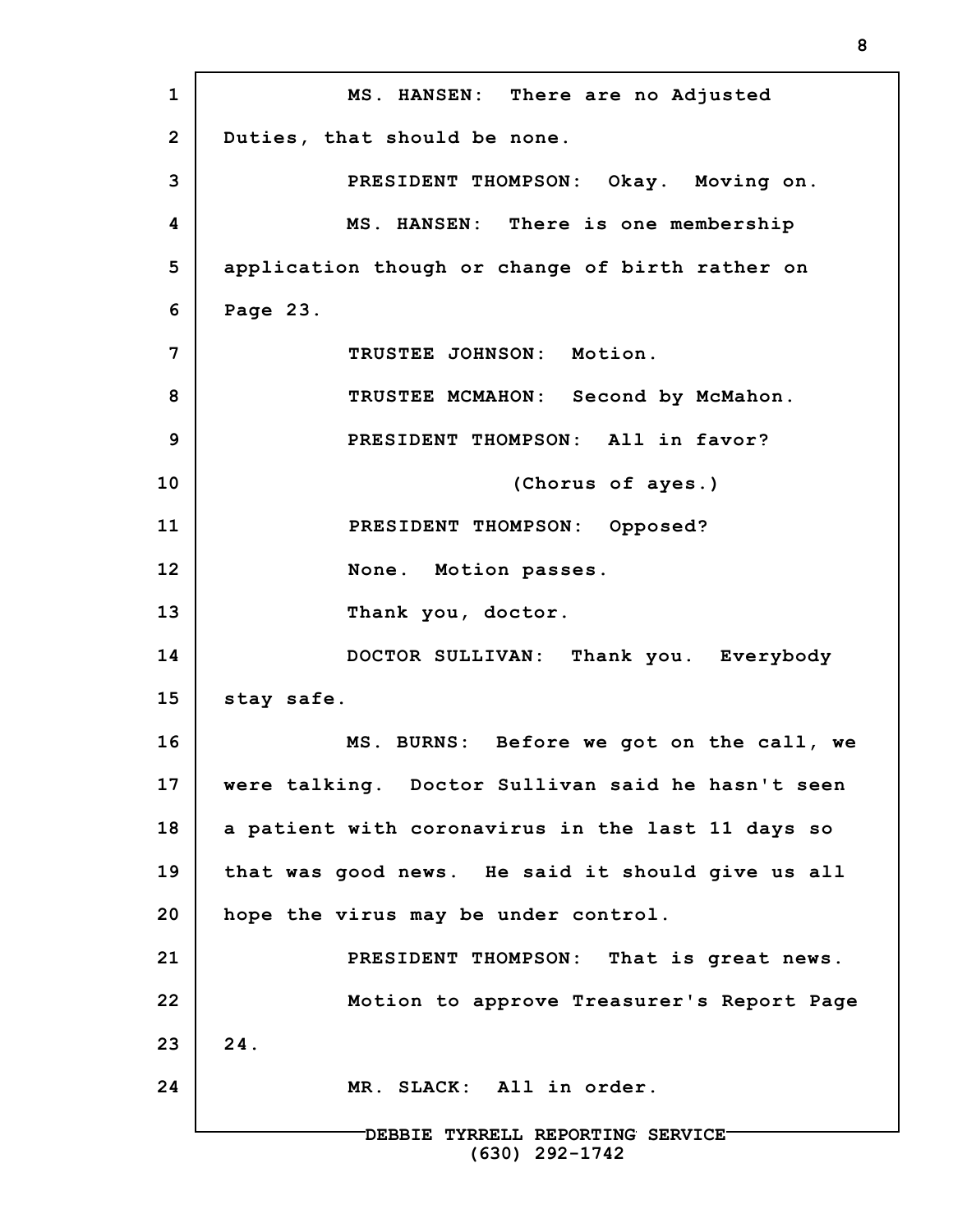**1 2 3 4 5 6 7 8 9 10 11 12 13 14 15 16 17 18 19 20 21 22 23 24 DEBBIE TYRRELL REPORTING SERVICE TRUSTEE JOHNSON: Motion. TRUSTEE MCMAHON: Second by Trustee McMahon. PRESIDENT THOMPSON: All in favor? (Chorus of ayes.) PRESIDENT THOMPSON: Opposed? None. Motion passes. Update on Fund's Net Position. MR. YOON: Good morning, Trustees. This is Steve. Fund's Net Position. Funding ratio remains steady compared to last month, based in part to the City's contribution. Any questions? PRESIDENT THOMPSON: Let's move on along to Investments. MR. WESNER: Good morning, everyone. It is Jamie Wesner with Marquette. I am going to walk you through today a brief update on the broad market environment and then we will talk a little bit about the portfolio performance for the first quarter of the year. As you all know, it has been a very volatile market environment since we last met at**

**9**

**(630) 292-1742**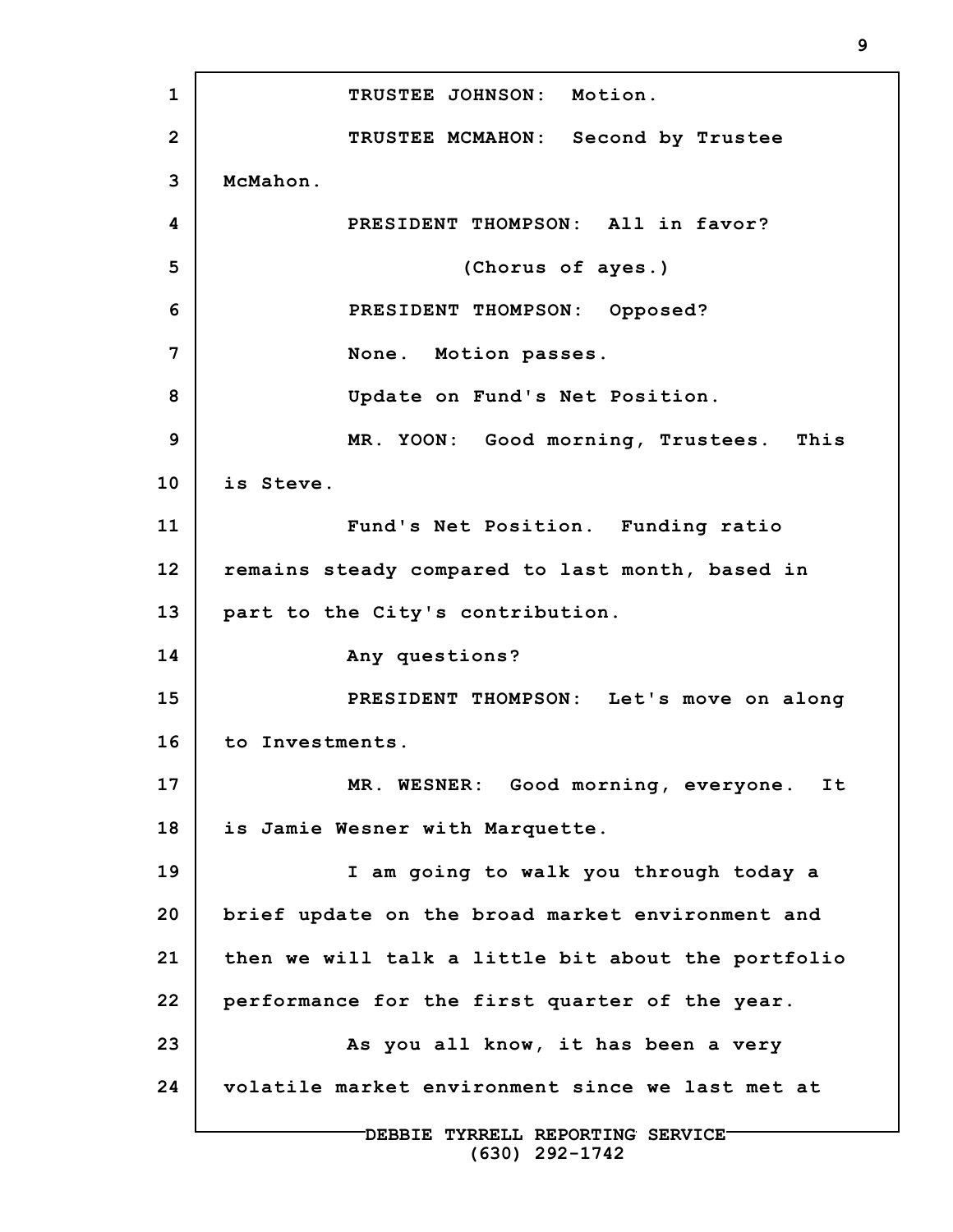**1 2 3 4 5 6 7 8 9 10 11 12 13 14 15 16 17 18 19 20 21 22 23 24 DEBBIE TYRRELL REPORTING SERVICE the end of March. We have seen fortunately a solid rebound in the equity markets. A low for the market, the equity market, was March 23rd. And, obviously, it was a very quick decline, which we will highlight in a moment with a few slides. Since then in the U.S., we have seen returns go up 25 percent. So from the lows it is a very strong rebound, but one thing I remind people of when you have a market -- A simple example, if you go down 50 percent, in order to get back to your starting point you then need to go up 100 percent. So while 25 percent seems like a very strong, robust number, maybe it doesn't get us back to where we started. Obviously, we are still a significant way from the height that we reached in mid-February. We will walk through it again the situation that we are in and how it effects the portfolio and what steps we are taking to protect the portfolio assets. So as we can see, you see volatility, we obviously have money to continue to meet your**

**(630) 292-1742**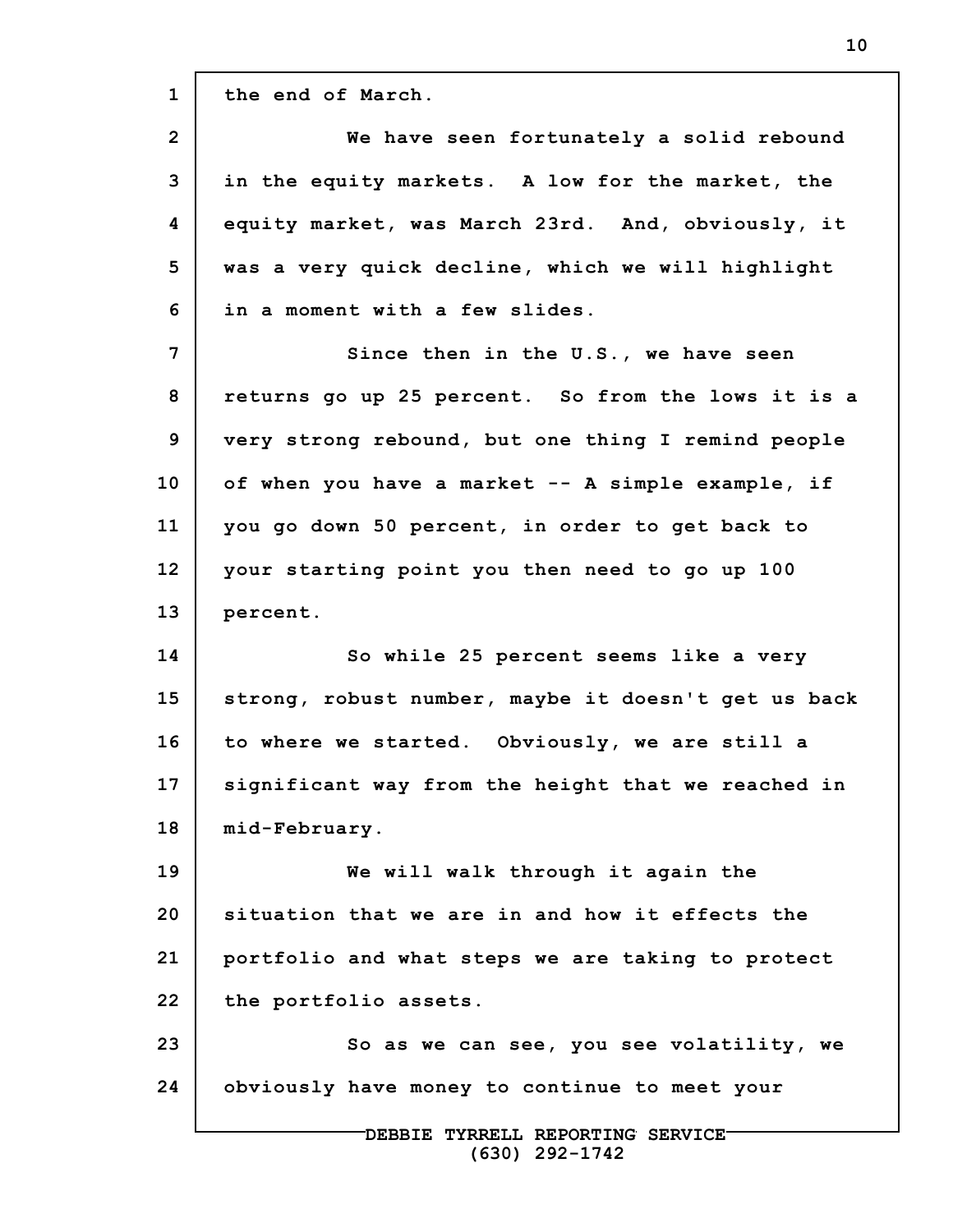| $\mathbf{1}$   | obligations and meet benefit payments.              |
|----------------|-----------------------------------------------------|
| $\overline{2}$ | On Page 2, broadly as we talk about the             |
| 3              | stock market it does not equate to the broad        |
| 4              | economy.                                            |
| 5              | We just got this morning the jobless                |
| 6              | claims for the last week. It was another 4.4        |
| 7              | million. Over the last five weeks, we have had      |
| 8              | total unemployment claims of 26.4 million and that  |
| 9              | more than wipes out all of the job gains since the  |
| 10             | great financial recession of 2008/2009.             |
| 11             | It really puts it in context, not only              |
| 12             | the severity of the decline but that it occurred at |
| 13             | a record pace.                                      |
| 14             | What we anticipate in the economic                  |
| 15             | effects, obviously this will put us into a          |
| 16             | technical recession, which is two consecutive       |
| 17             | quarters of negative GDP growth. It will likely be  |
| 18             | the first quarter, the second quarter. Depending    |
| 19             | on the virus, the third quarter could very well be  |
| 20             | negative as well.                                   |
| 21             | Once we start to get to a point of having           |
| 22             | some type of treatment and/or vaccine, that is      |
| 23             | obviously when we are going to see the economy open |
| 24             | up more and we are going to see a much stronger and |
|                |                                                     |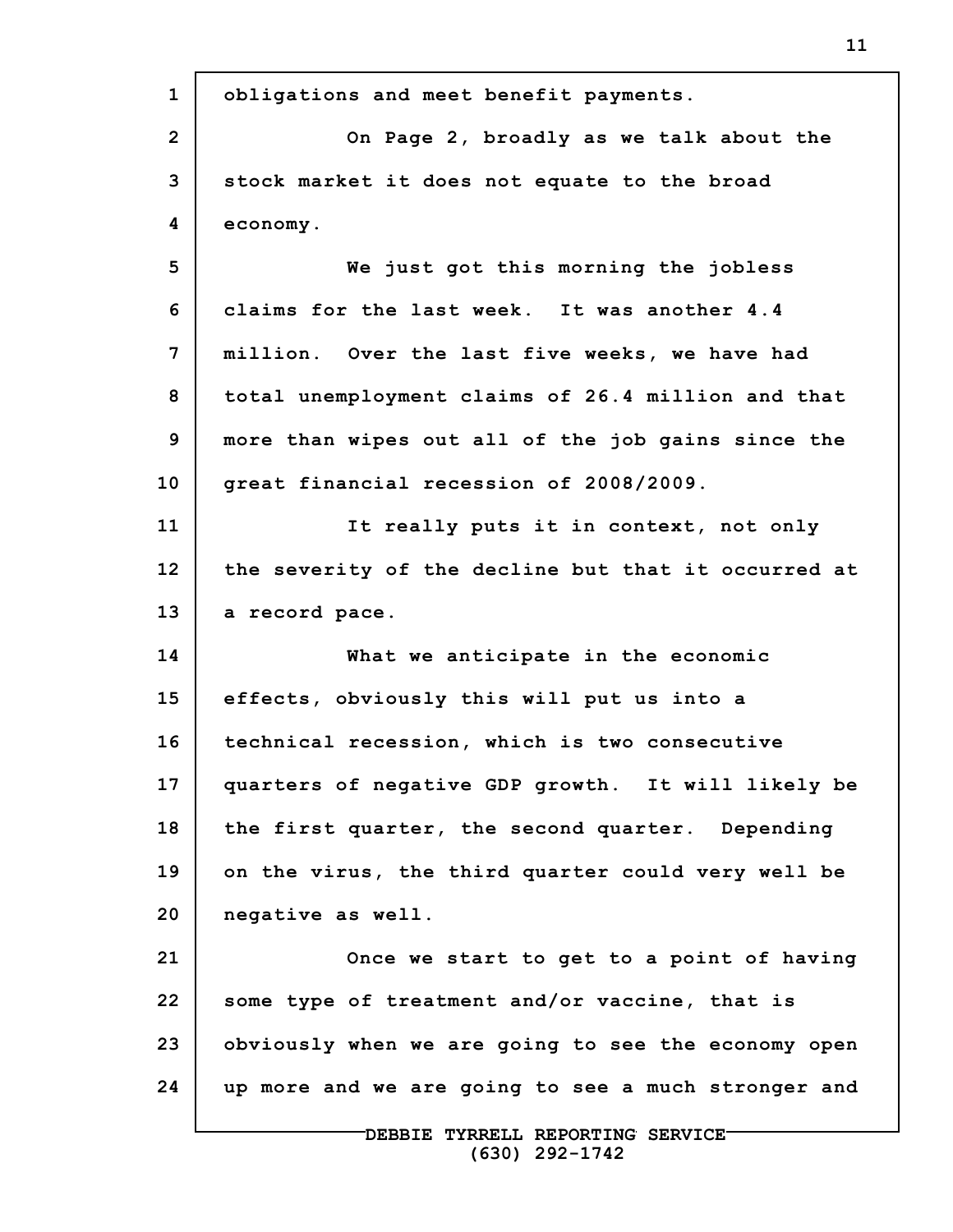| $\mathbf{1}$   | more robust recovery in the economy as well as the  |
|----------------|-----------------------------------------------------|
| $\overline{2}$ | equity markets.                                     |
| 3              | On the fixed income side, interest rates            |
| 4              | are at zero and the Federal Reserve is cut and the  |
| 5              | U.S. Government has put trillions of dollars in     |
| 6              | fiscal stimulus into the economy as well.           |
| 7              | Obviously, it takes time for both the               |
| 8              | monetary stimulus and the fiscal stimulus to really |
| 9              | start to go through the economy and have positive   |
| 10             | impact.                                             |
| 11             | Again, when there is money put into the             |
| 12             | economy, it is wonderful, but people can't spend    |
| 13             | that money and use that money very much if they are |
| 14             | forced to stay in their homes.                      |
| 15             | It has been in the headlines earlier in             |
| 16             | the week that oil went negative. What does that     |
| 17             | mean? It basically means that more people who have  |
| 18             | contracted to purchase oil for the most recent      |
| 19             | contracts that were coming due, no one was able to  |
| 20             | receive that oil. So they actually want to pay      |
| 21             | people not to receive oil. You didn't want to pay   |
| 22             | for oil. Most people had no place to put it.        |
| 23             | People are not out driving. People aren't           |
| 24             | consuming energy. Jet fuel. Typical large           |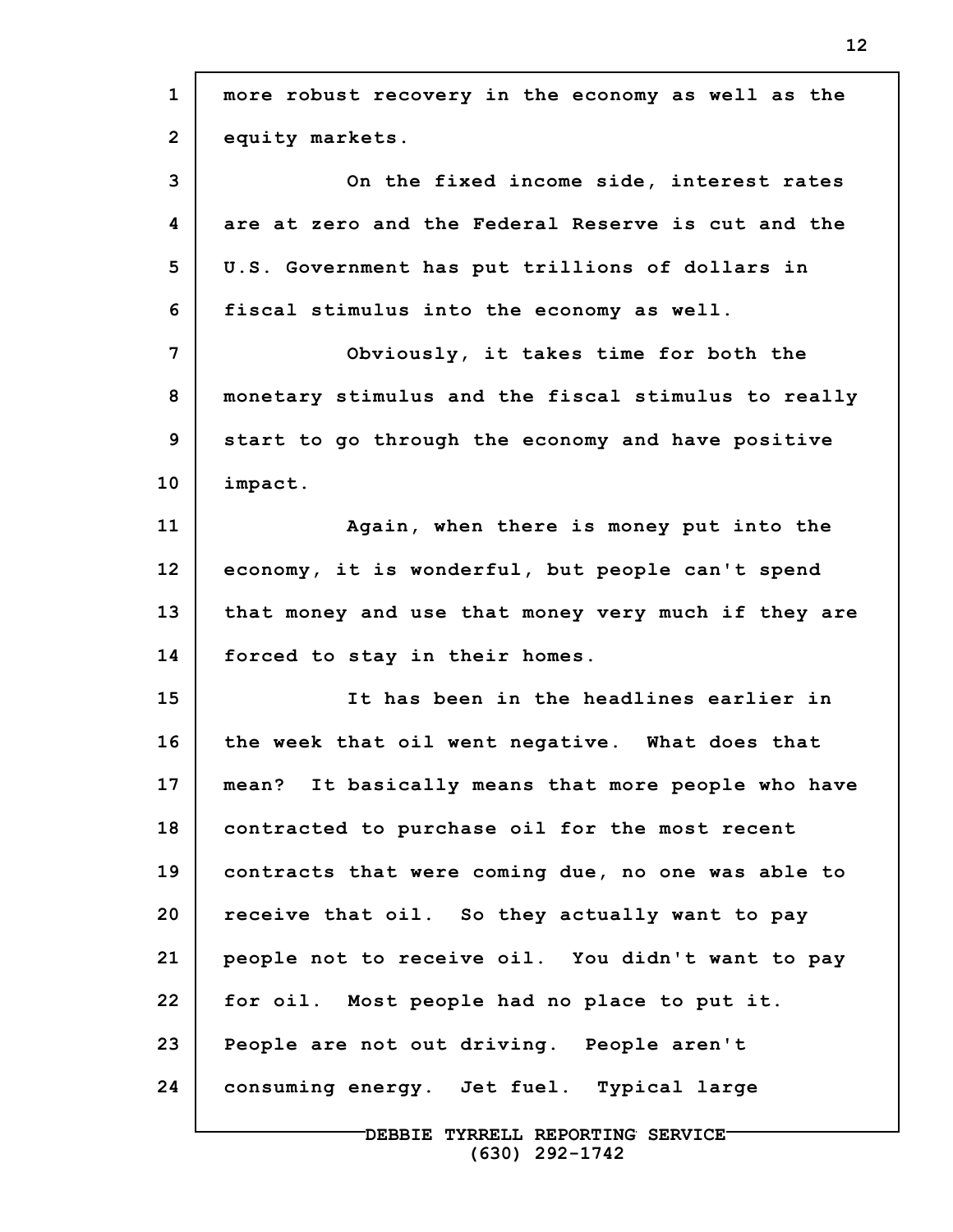| $\mathbf{1}$   | consumption of energy are not taking place and      |
|----------------|-----------------------------------------------------|
| $\overline{2}$ | therefore we have a surplus of oil. So that was     |
| 3              | just one thing in the headlines over the last       |
| 4              | several days.                                       |
| 5              | If we jump forward to Page 4, one thing             |
| 6              | that it talks about quite a bit in fixed income, we |
| 7              | saw a lot of volatility in fixed income over the    |
| 8              | last month.                                         |
| 9              | We will see in a moment how high yield              |
| 10             | and bank loans, which are asset classes you have in |
| 11             | your portfolio, declined. But on the flip side of   |
| 12             | that, you're now being rewarded much more for       |
| 13             | taking on that risk.                                |
| 14             | If you look at the yield that you are               |
| 15             | receiving for owning the high yield bond, if you    |
| 16             | look at the right side of Page 4, bank loans are    |
| 17             | now getting 10 percent thrown in those bank loans.  |
| 18             | High yield you are getting 9.4 percent. Those are   |
| 19             | both well above historical norms. Well above where  |
| 20             | we were to start the year.                          |
| 21             | So while the volatility has been painful,           |
| 22             | by continuing to hold those assets, we're getting a |
| 23             | much higher yield on our investments then we were   |
| 24             | in the past.                                        |
|                |                                                     |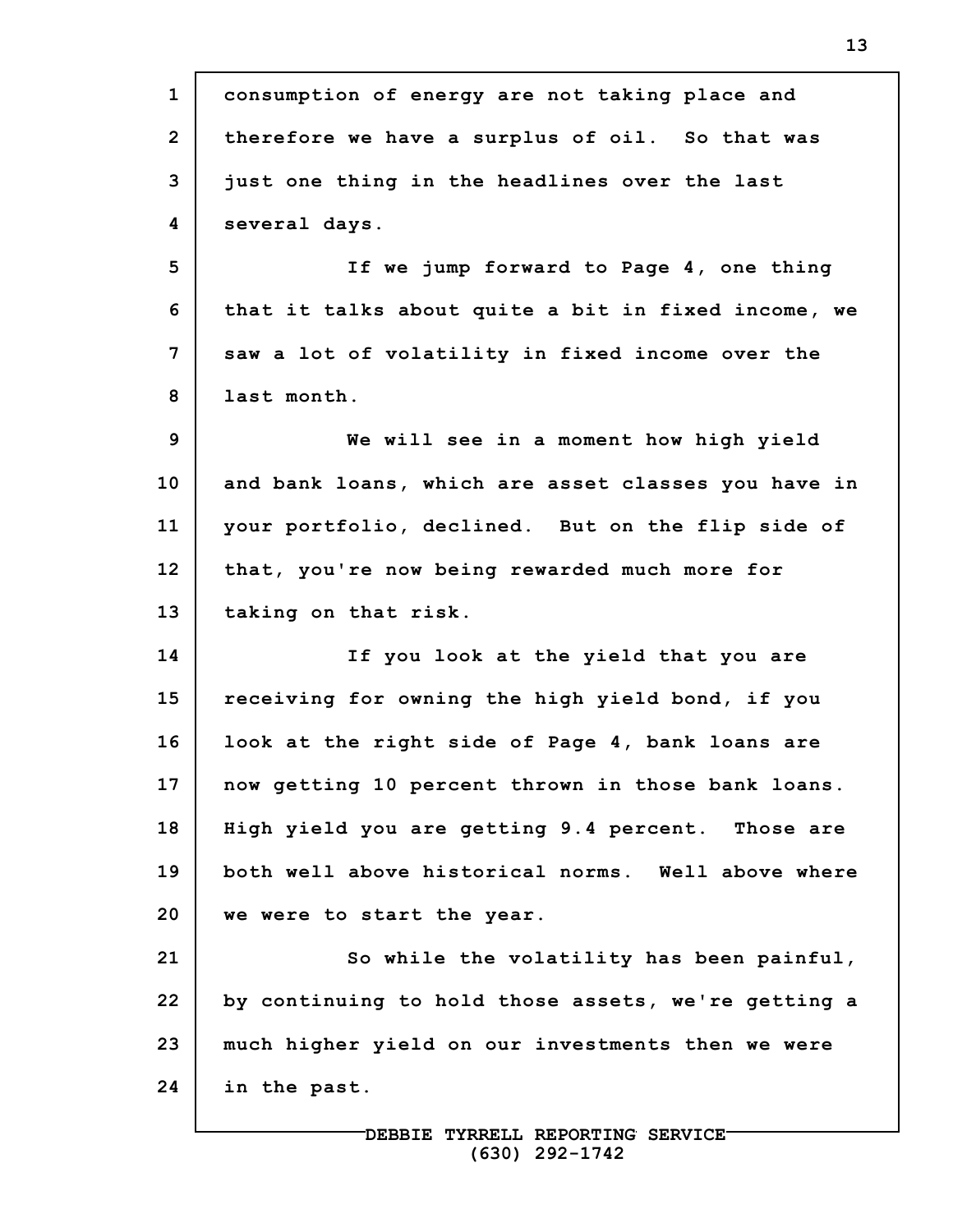**1 2 3 4 5 6 7 8 9 10 11 12 13 14 15 16 17 18 19 20 21 22 23 24 Page 5 highlights a lot of what we felt over the last few months. What this highlights is 2008. What this describes is that when you first have a market event everything goes down together. But where asset classes and quality really differentiates itself is in the recovery. So when we saw 2008/2009 occur, this is showing high yield bonds. By having higher quality managers, which you do, and higher quality investments, you do go down initially but the recovery is much quicker and much more robust. That is why you want to hold quality assets in these spaces and because we'll see those recover much better as we go forward. We are going to see short-term volatility but by holding the higher quality assets you will see a much more pronounced recovery in those assets. Page 6 highlights the Government's stimulus and I won't go through this. There is a lot of words here. As I talked about the Federal Government is putting trillions of dollars out there into the economy. In the most recent Bill, that is expected**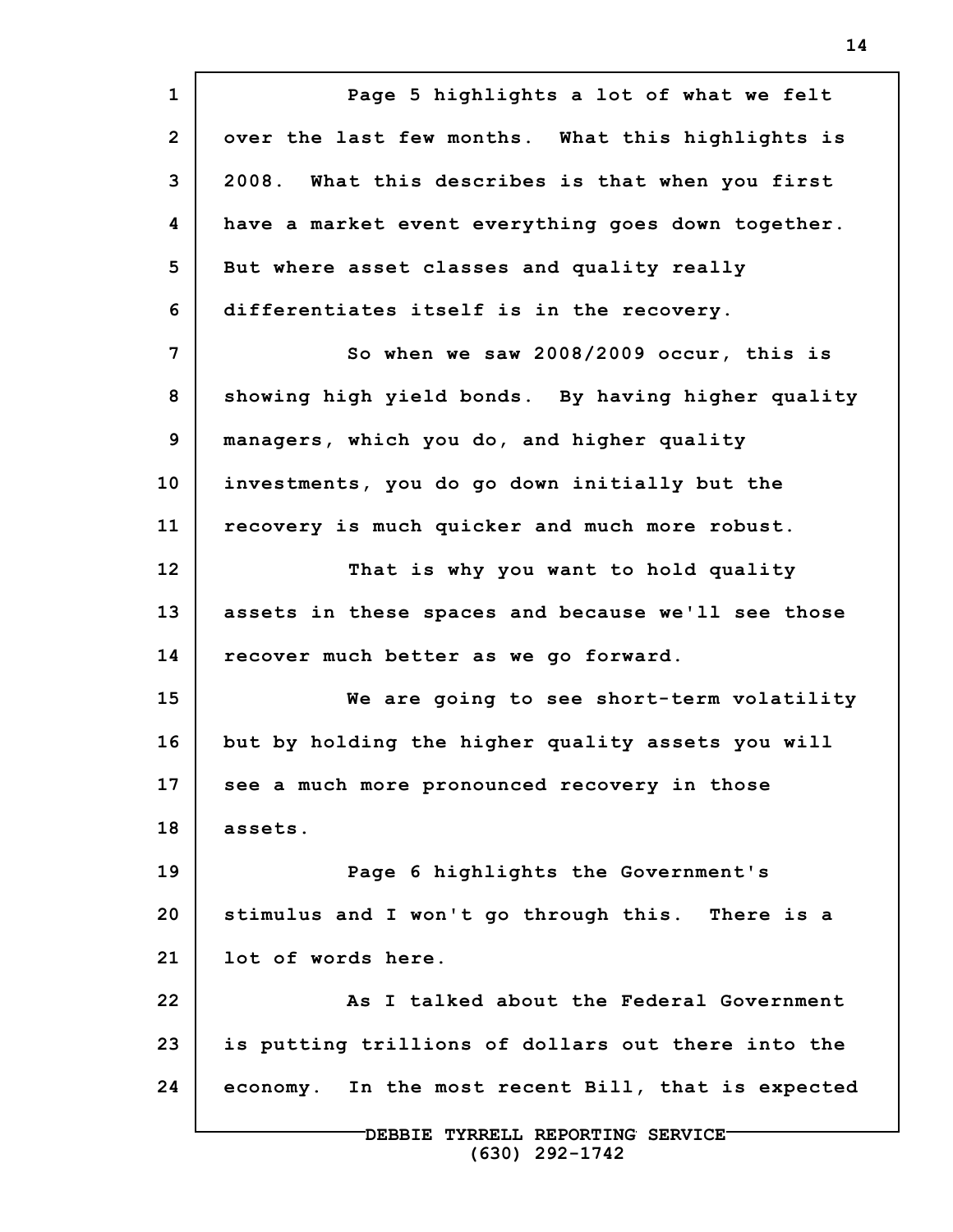**1 2 3 4 5 6 7 8 9 10 11 12 13 14 15 16 17 18 19 20 21 22 23 24 to be passed by the House today, primarily adds more money to the Payroll Protection Plan, but in total puts about 500 billion dollars in additional stimulus into the economy. On Page 7, one thing to highlight here, we talked about this quite a bit in the past, how growth continues to outperform value. One thing that we notice is that this recession or this event is much different than a typical recession. In a typical rescission, you see growth stocks get hit maybe a little bit more. Growth stocks makeup the technology names and as we're all confined to our homes we are consuming a lot more technology. So the growth names have performed much better. We're not yet at dot com lower levels but we're getting close to growth outperforming value in this valuation. So it is something important to watch as we go forward. Page 8, an important note is that we're in a much stronger position then we were in 2008 with our financial institutions. Our banks are much stronger. While this is very challenging for the economy, the economy is in a much better**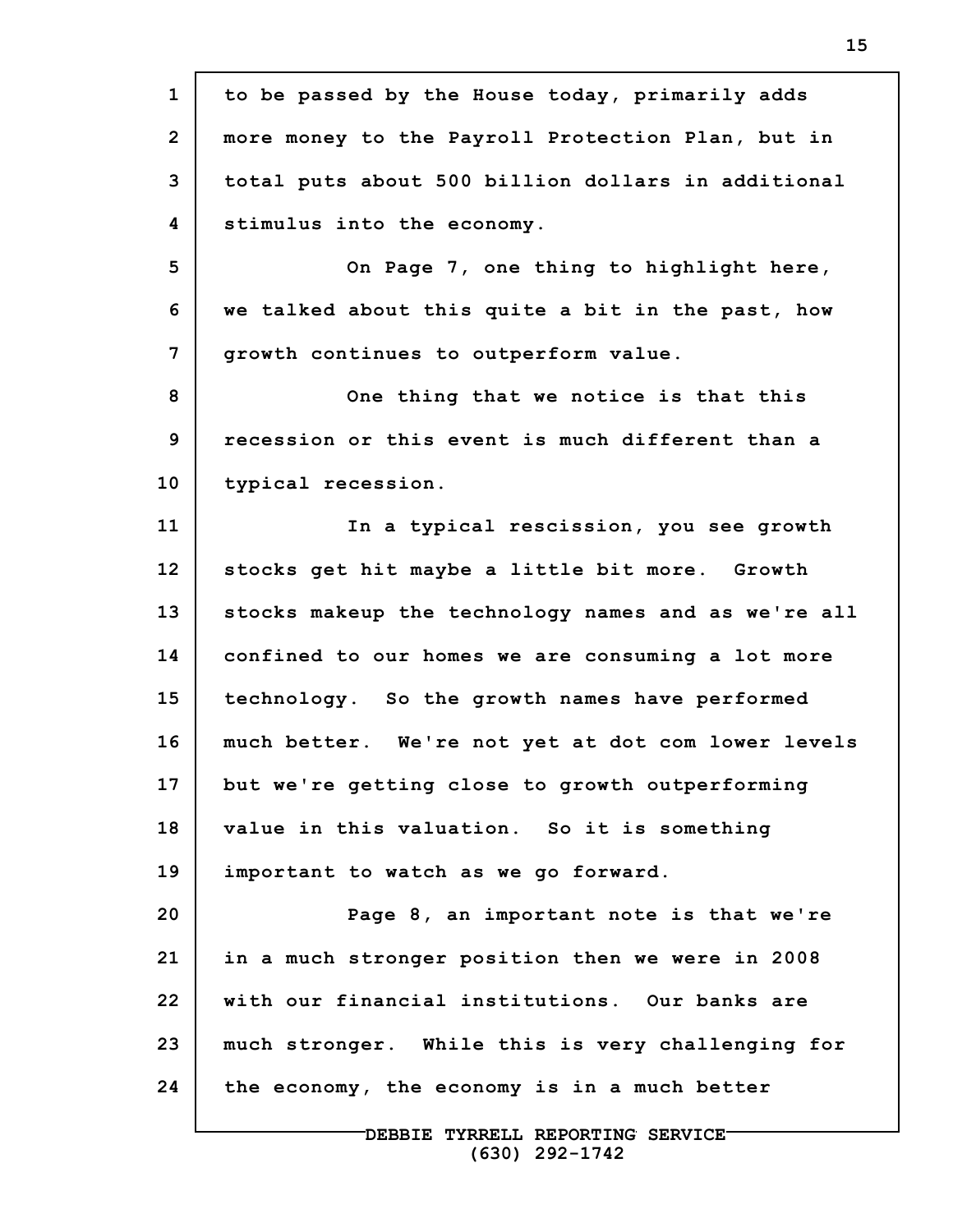**1 2 3 4 5 6 7 8 9 10 11 12 13 14 15 16 17 18 19 20 21 22 23 24 DEBBIE TYRRELL REPORTING SERVICE position to withstand the volatility that our banks are in much better shape. Pages 10 and 11, again to try to put a positive spin on these short-term negative numbers. When we lookback in history, when we have had recessions in the past and when you look out to see how the markets have recovered at six months after, one year after, two-year after, these are the four right-hand columns on the page. (Static interruption.) MS. BURNS: Wait. Whoever is on the call needs to mute their phone, please, other than Jamie. MR. WESNER: Whoever just joined, if you would mute your phone, it would be appreciated. Thank you. As you look at the drawdown column, for example 2007, 2008, the soft market went down 56 percent during that period. Six months after the bottom, we were up 52 percent in the lows. One year you were up 68 percent. Two years you were up 95 percent. So what it highlights is that while the corrections are painful, that historically once you**

**(630) 292-1742**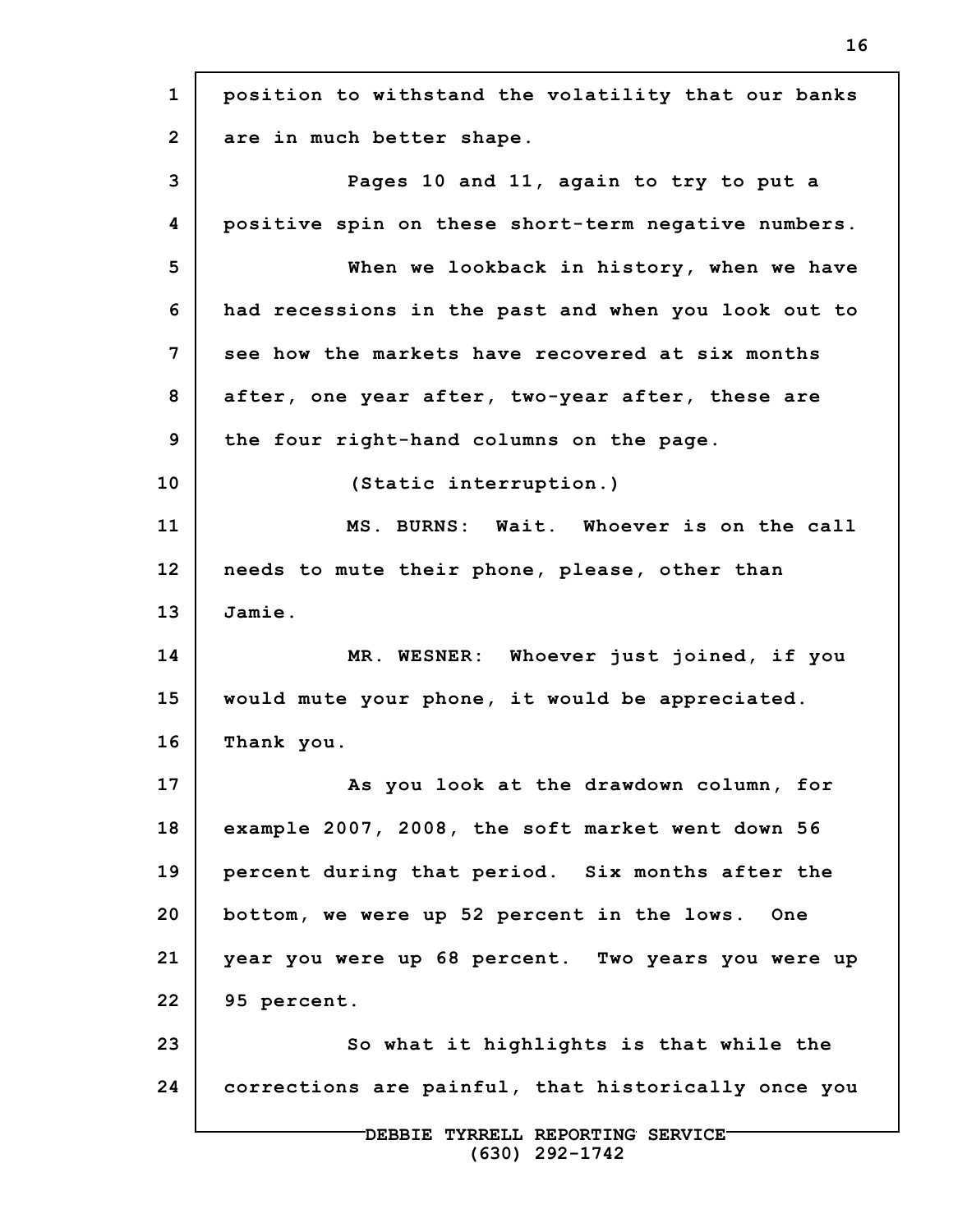**1 2 3 4 5 6 7 8 9 10 11 12 13 14 15 16 17 18 19 20 21 22 23 24 get through the downturn, you are significantly higher six months, one year, two years post. So some positive things to look forward to once we ultimately figure out where the bottom is. Whoever needs to mute the call. MS. HANSEN: Whoever has the dog, please mute the call. MR. WESNER: I will try to keep going over this. Page 11, the same thing from an international prospective. For Page 12, it just shows how quickly that downturn occurred. This was the quickest downturn that we have seen in the history of the equity markets because it is not a typical recession. Page 13, I highlighted that we are up 25 percent from the lows. While that is a wonderful sign, we typically do see short-term rallies. We certainly anticipate this will last a while longer. Pages 15, 16, is the private equity structure. We are watching those closely. You can see how they perform.**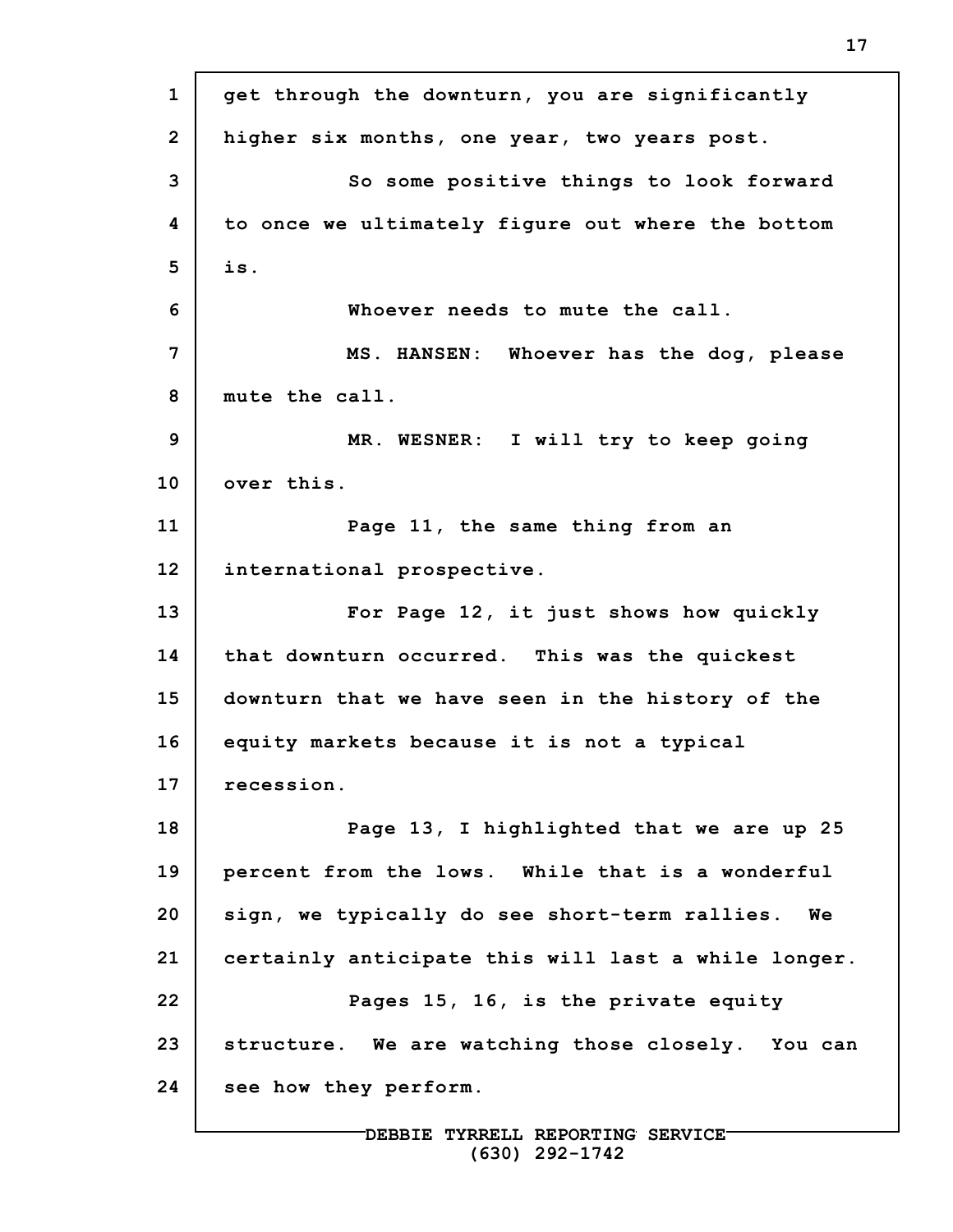**1 2 3 4 5 6 7 8 9 10 11 12 13 14 15 16 17 18 19 20 21 22 23 24 DEBBIE TYRRELL REPORTING SERVICE (630) 292-1742 Again, I would ask whoever joined the call, please put your phone on mute. TRUSTEE MCMAHON: Jamie, if I could make a suggestion, Mary Pat, maybe we go in closed session to finish this because someone is ignorant and they won't mute their phones. PRESIDENT THOMPSON: I think that just worked. MR. WESNER: Thank you, Trustee McMahon. Maybe I needed to use some harsher language there. Page 15, infrastructures. You all know that was a more recent investment that we have and we are certainly watching to see which parts of infrastructure are going to be most affected. As highlighted on that page, airports, some of the mid-stream energy, toll roads will be affected the most. Also important to note that in the infrastructure space about 65 percent there are more consistent stable parts of the market. Cellphone towers, water utilities, gas distribution. Things that are still being consumed that are holding up better. So while certainly any investments in**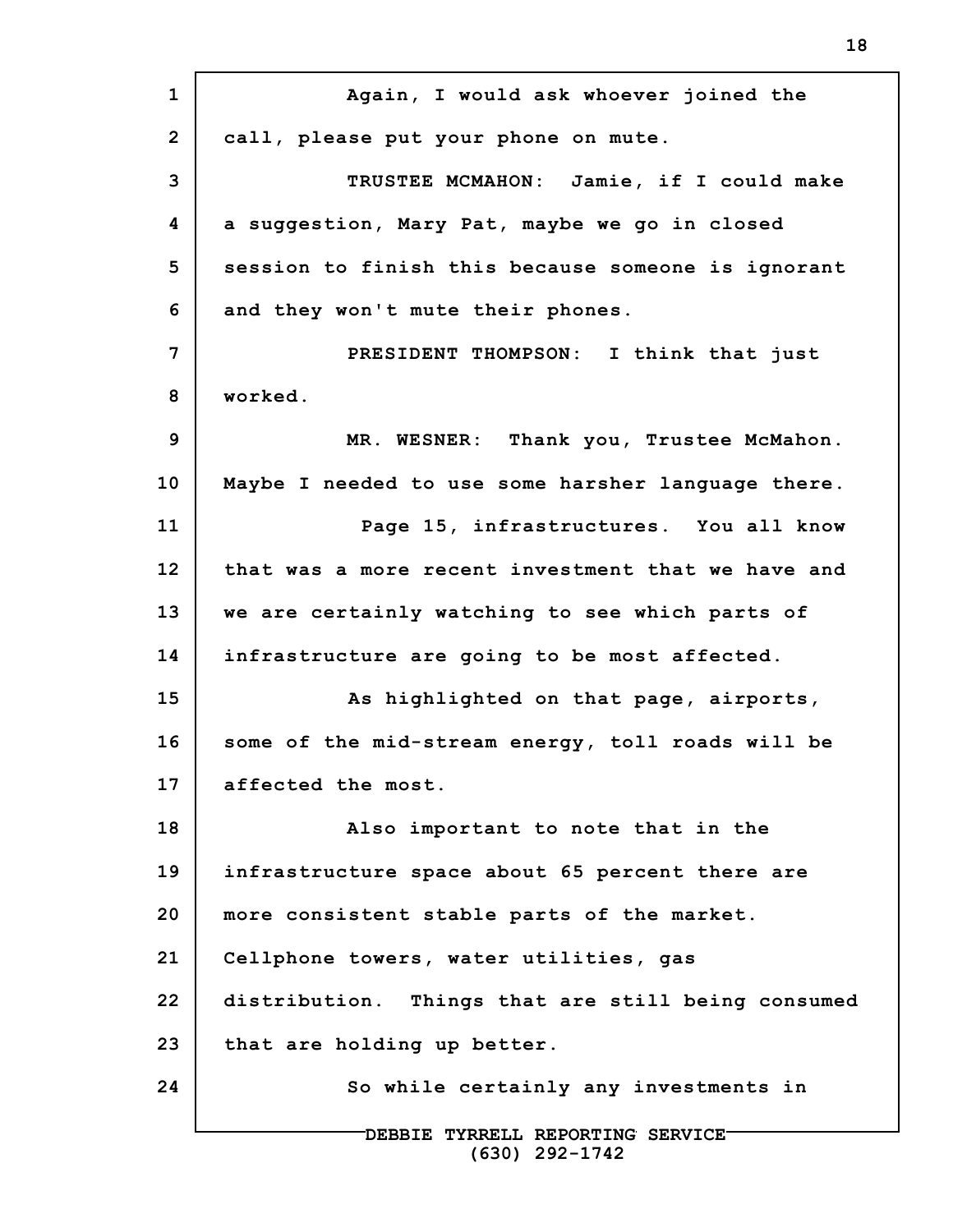**1 2 3 4 5 6 7 8 9 10 11 12 13 14 15 16 17 18 19 20 21 22 23 24 airports are going to be struggling over the short-term, a lot of these contracted relationships in infrastructure are going to help smooth things out. I just want to highlight that since we do have a 2 percent investment within infrastructure. MEMBER MCMAHON: How is our part in infrastructure doing? MR. WESNER: We don't have figures from ULLICO yet for the quarter but there are a few airport investments. They had a stake in the expansion into La Guardia, that is still under construction. So we wait to be seeing how consumption comes back in some of these areas. So a little bit can be a little bit of a mixed blessing. For La Guardia, for example, as they are building out the new gates, which you're going to have the investment through ULLICO, those are still being constructed in many cases and that construction can continue. The big question is going to be when we are all back online how is air traffic impacted by that. It may impact the revenue generated by the investment.**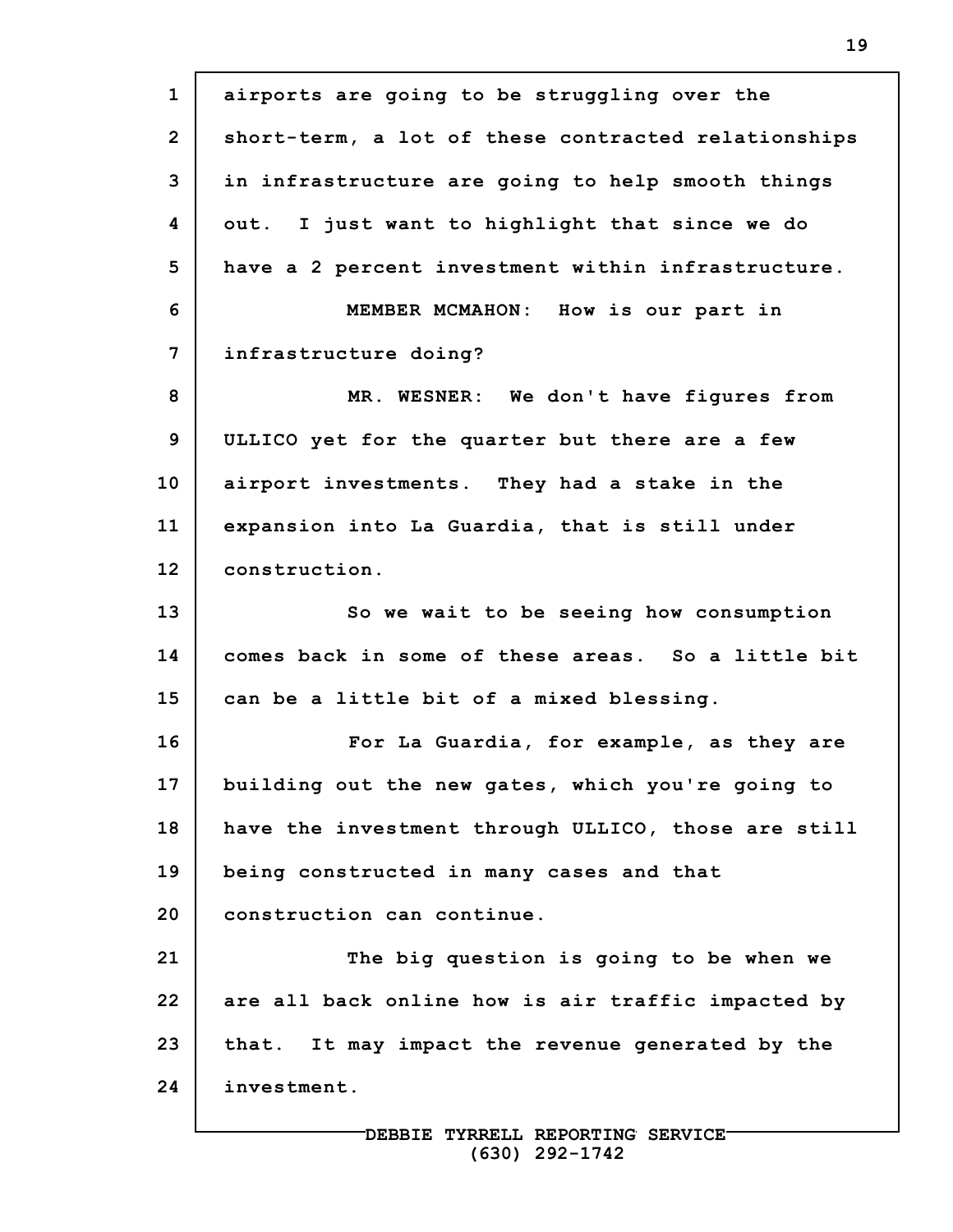**1 2 3 4 5 6 7 8 9 10 11 12 13 14 15 16 17 18 19 20 21 22 23 24 DEBBIE TYRRELL REPORTING SERVICE Again, ULLICO is very similar to others where they have a lot of contracted stable investments within the portfolio that should holdup quite well. TRUSTEE MCMAHON: I know that the President is letting every state dictate, but do you guys have any inside information or anything more than what we get from the media about when this projected more or less flow over will really calm down enough where America opens up again? Where everybody, you know, is back. Or I know it is not going to be back for probably a year at least with all this unemployment and businesses going down, but is there any projection when we'll start getting back on our feet? MR. WESNER: I think what is in the process is accurate. I think what Doctor Fauci says in terms of the virus will dictate the pace of the economy reopening is very much going to be true. I was on a call with a hedge fund manager a few days ago with Doctor Scott Gotlieb. He was part of the administration up until a year ago and he was highlighting that while we'll see how the**

**(630) 292-1742**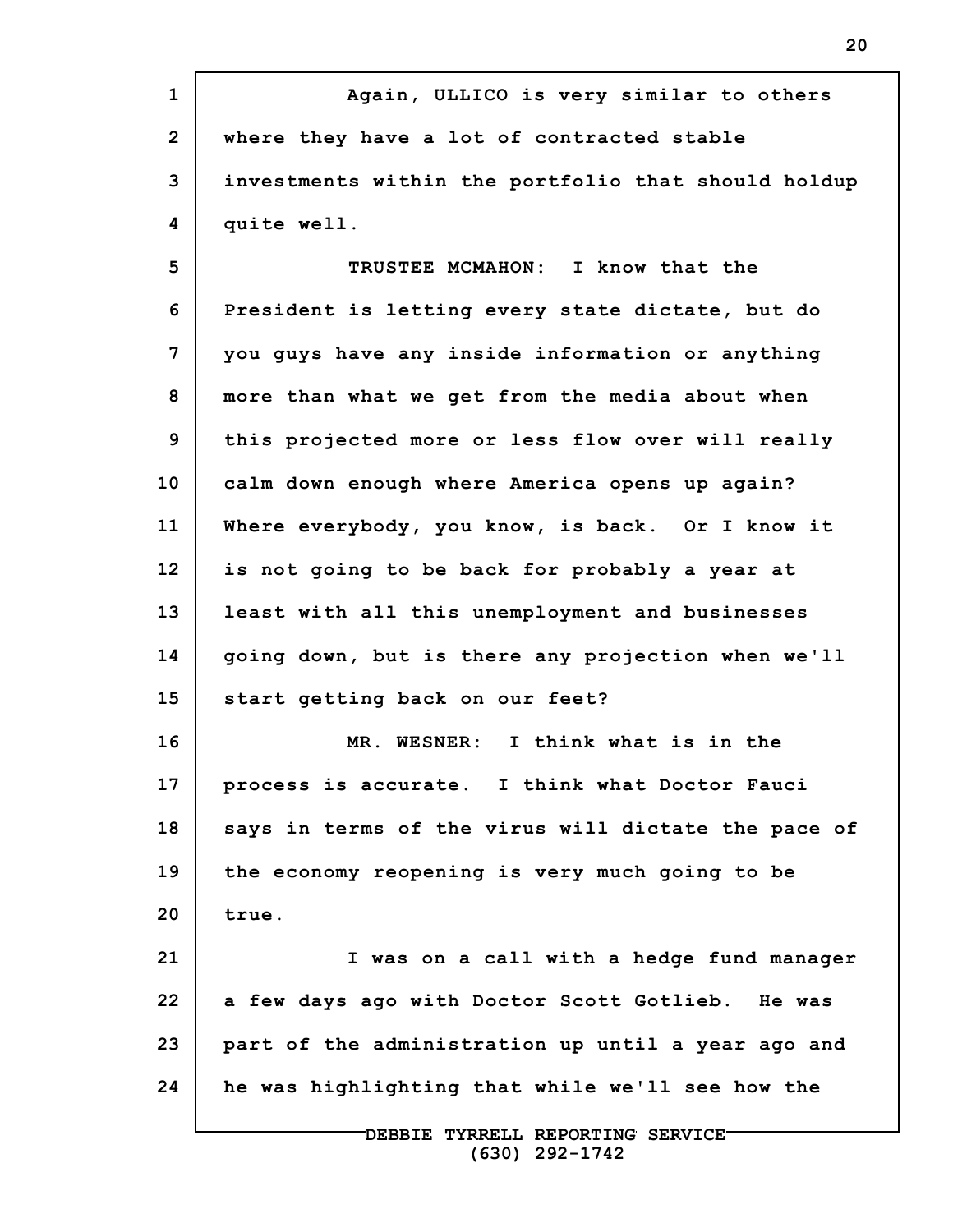**1 2 3 4 5 6 7 8 9 10 11 12 13 14 15 16 17 18 19 20 21 22 23 24 economy reopens in the summertime, the thing that we all need to be prepared for is that we could see more rolling shutdowns as we get into the flu seasons in the fall and winter, if we don't have an effective treatment. Obviously, a vaccine won't be developed between now and the flu season. I think that will take a while to be tested. I think one of the things we have to be prepared for is if this lasts longer than anticipated. What we have seen is that the economy has adapted and the proper social distancing and the wearing of masks, I think you will see some kind of opening. But it is going to be certainly in stages and a lot of it is going to be based on are there flares-ups and outbreaks in certain metropolitan areas. TRUSTEE MCMAHON: Okay. Thank you. MR. WESNER: The goal certainly is region by region and state by state. You can see what is going on in Georgia right now with the Governor trying to reopen some nonessential businesses and getting some flow back not only from the media but from the President himself.**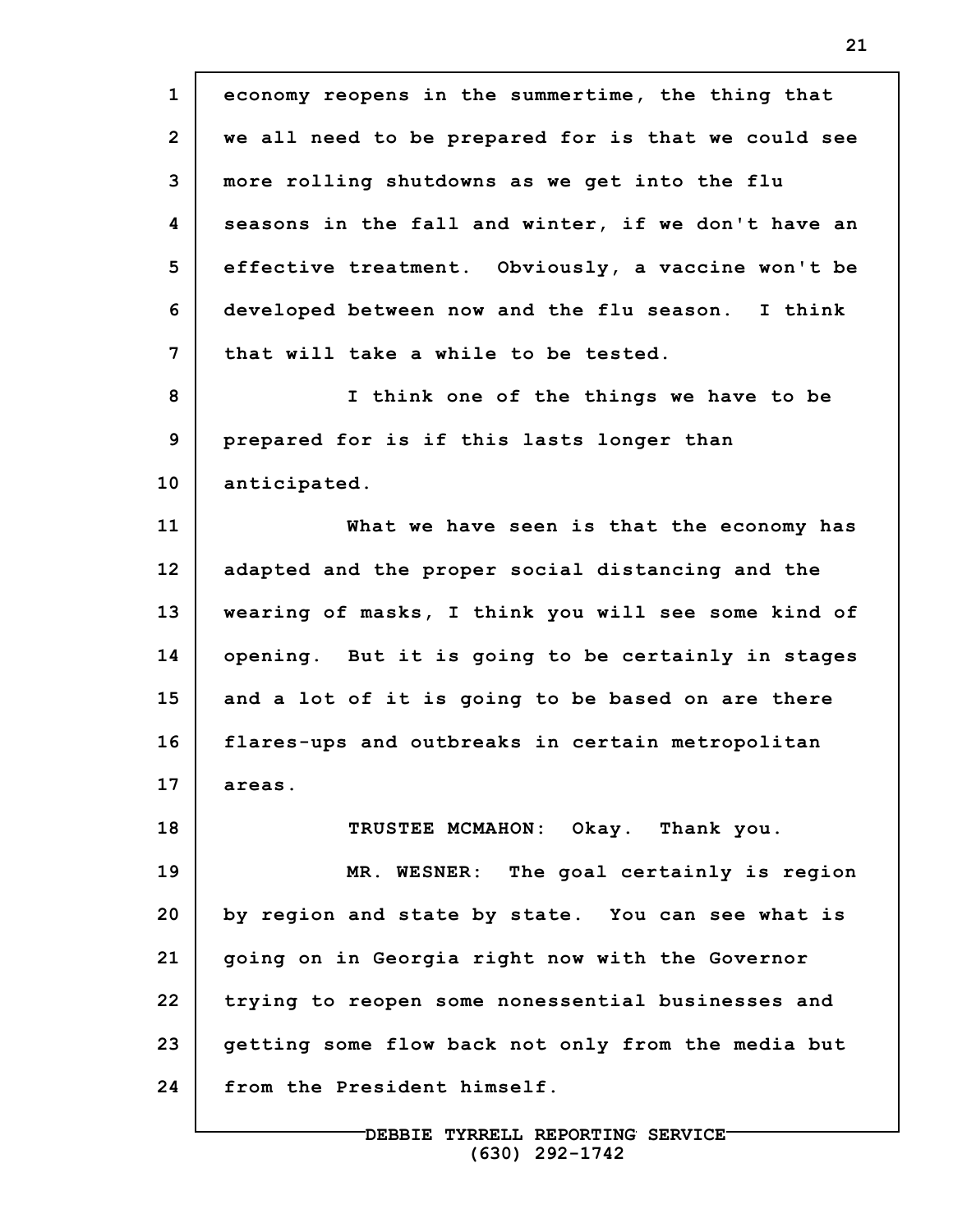**1 2 3 4 5 6 7 8 9 10 11 12 13 14 15 16 17 18 19 20 21 22 23 24 TRUSTEE MCMAHON: Right. Correct. MR. WESNER: I think that will be a good first step to see how do some of these areas do that have been impacted, who is first to open up and how does it go and does it end up being a roadmap for others to open up in the future. There are a lot of unknowns. TRUSTEE MCMAHON: Okay. MR. WESNER: The final five pages in here are some takeaways from our research team. I am not going to go over that. Steve had distributed out to everyone a few days ago the link to our YouTube channel. Our research team went through their quarter market environment. It gives you an opportunity to hear from our asset class experts, other than myself and Brian. So a good prospective on the impact that the pandemic is having on all the various asset classes. TRUSTEE MCMAHON: Thank you. MR. WESNER: If there aren't any questions, we will jump forward to the quarterly report, which is the MEABF Monthly 0320 file.**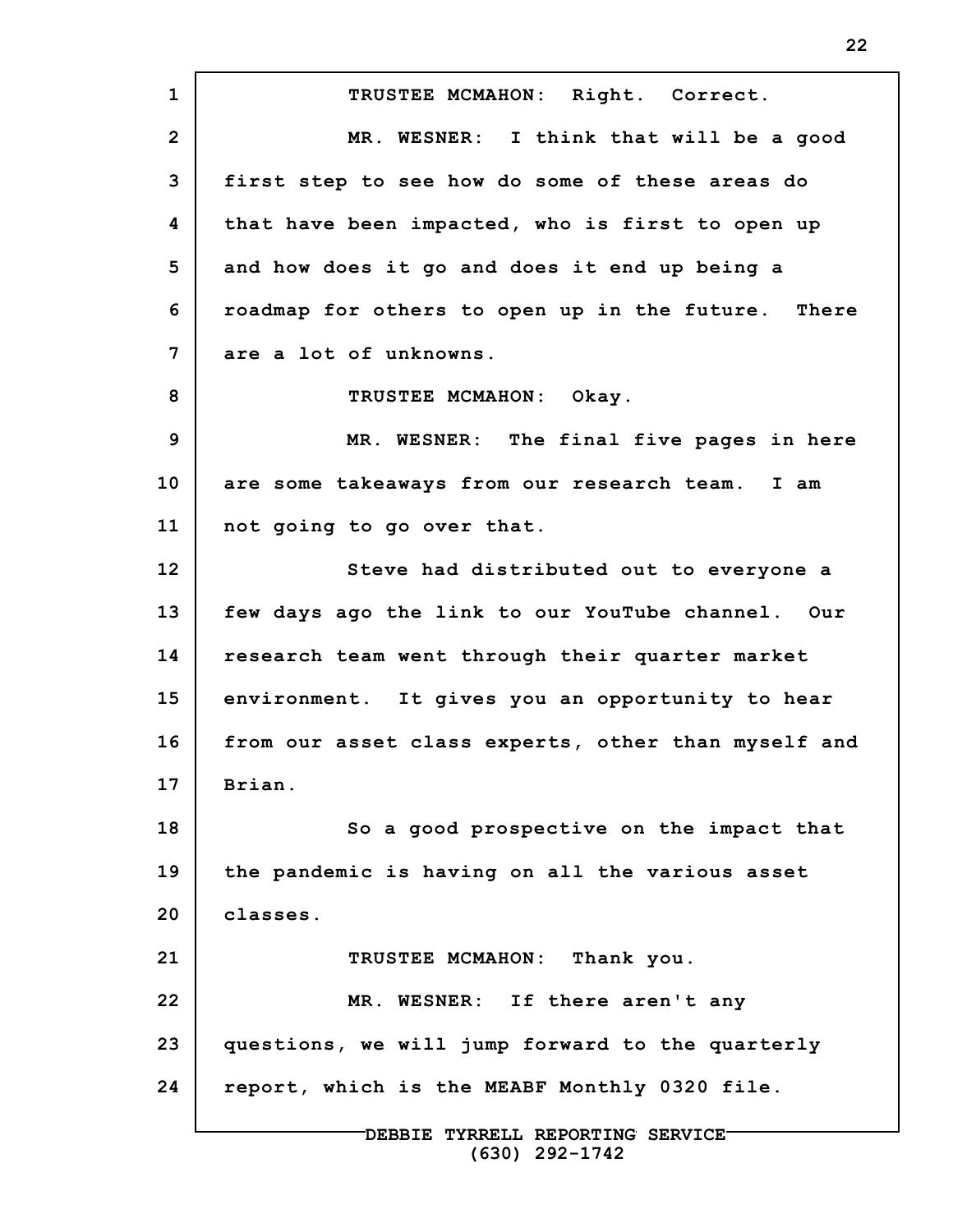**1 2 3 4 5 6 7 8 9 10 11 12 13 14 15 16 17 18 19 20 21 22 23 24 Within that file, I will point you to Page 3 to start off with. These numbers -- again, I said numerous times, we have come up quite a bit from these low numbers. A lot of the recovery did take place at the end of March and is captured here. But the U.S. equity markets, the S&P is up over 8 percent since these lows. The NASDAQ is up 11 to 12 percent since these lows. So we have seen continued recovery in the equity markets, but you do see on this page for the month of the March we were down 8.8 percent. Outperforming the benchmark which was down 9.4. Year-to-date we are down 13.2 versus the benchmark down 13.8. If you go down to the bottom table on the page and just highlight graphically the different composite, everything was negative that we have figures for except for real estate. Real estate was up slightly. It will take awhile for these impacts to flow through the real estate market. Fixed income was down 4 percent. U.S. equities down 23, 24 percent. International equities down similar amount 24 percent. Hedge funds basically are protecting on the downside down**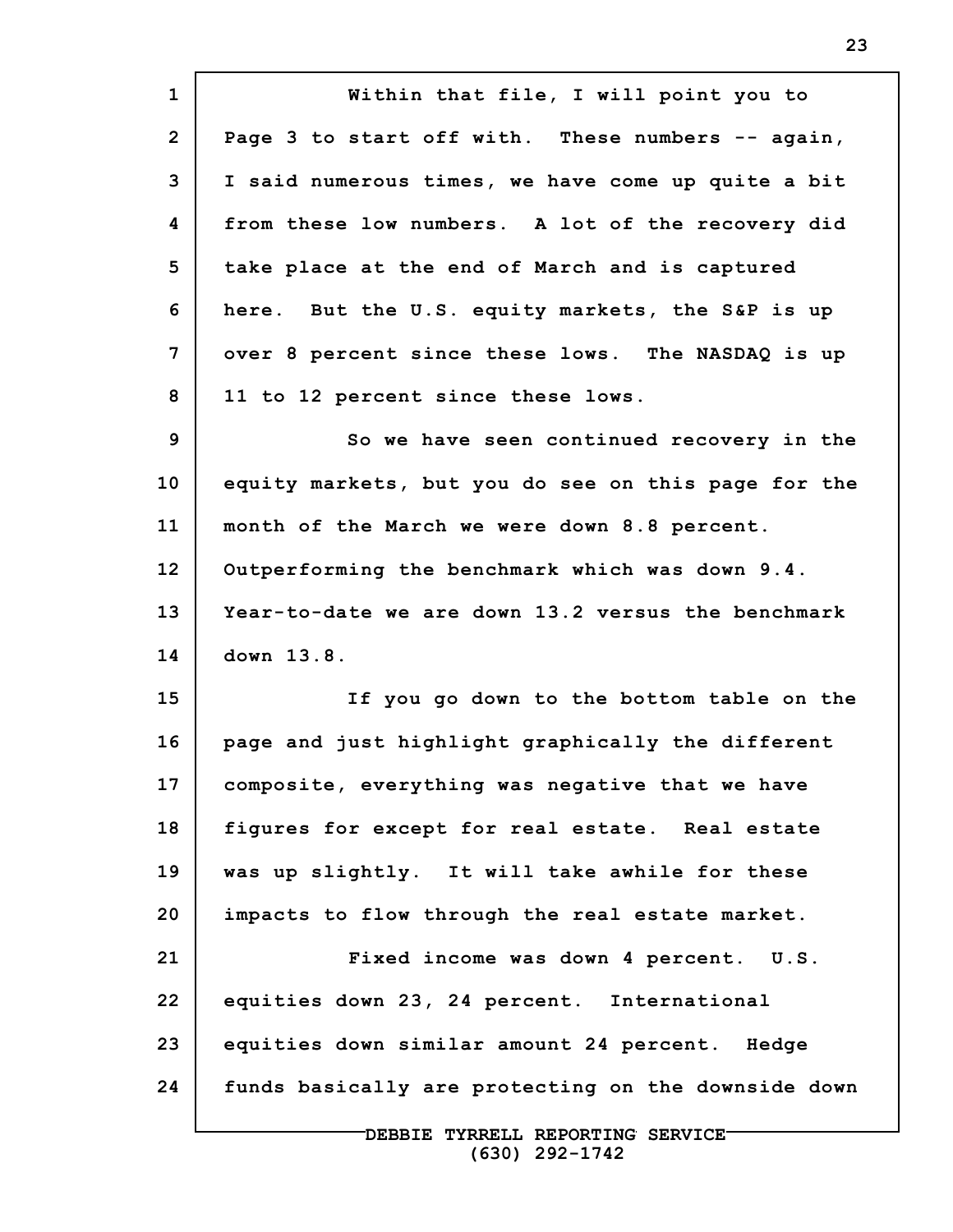**1 2 3 4 5 6 7 8 9 10 11 12 13 14 15 16 17 18 19 20 21 22 23 24 12.7 percent. Where do we stand from an asset allocation prospective on Page 4, not surprising given the decline in the equity markets. We are underweight to our equity target. We are much closer to those targets now as equity markets continue to rally. Not surprising, we are overweight in things like hedge funds and real estate because these are much more defensive in nature and protected. You are a little bit skewed here in these figures because at 7.8 percent, that other is because of the timing of the contribution from the City and that was in cash. And so that will go out to meet benefit payments and that number will come down over the next couple of months and then it will bring up all the other targets as well. From an asset allocation prospective, you are as far off from target as it appears here because of that cash deposit. Cash flow summary. I won't go over that. You know the difficult cash flow profile that we're in. But the one year column that is an example**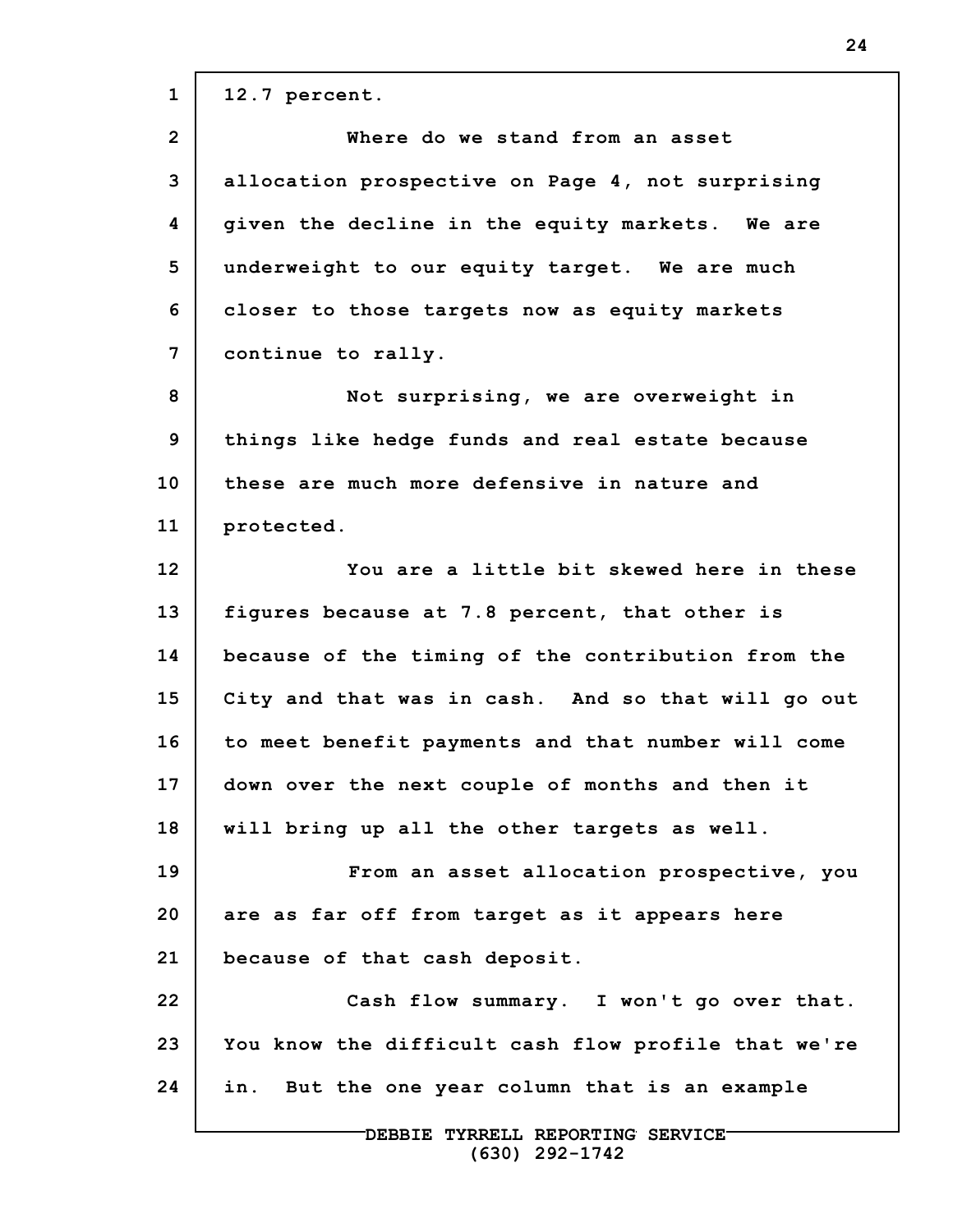**1 2 3 4 5 6 7 8 9 10 11 12 13 14 15 16 17 18 19 20 21 22 23 24 DEBBIE TYRRELL REPORTING SERVICE (630) 292-1742 when you do have negative investment performance during a period, coupled with the negative cash flows, it certainly is difficult for the Fund to continue to grow when cash flows are going out and assets are not able to remain in the Fund to recover when we do see a bounce back in the equity markets. I am going to jump forward to Page 7 to briefly highlight performance and a couple of themes. You really have two main themes within the portfolio that occurred during the month. So this is Page 7, which has the investment manager performance. On the fixed income side of the portfolio, any manager that had any exposure to corporate credit, even investment grade corporate bonds, are going to have all underperformed. So as we look at the numbers here and you see your assets fixed income managers, you see most of the managers underperforming the benchmarks. It wasn't that long ago, just a couple of months ago, that all the managers were outperforming their benchmarks. The reason for this is when we saw that**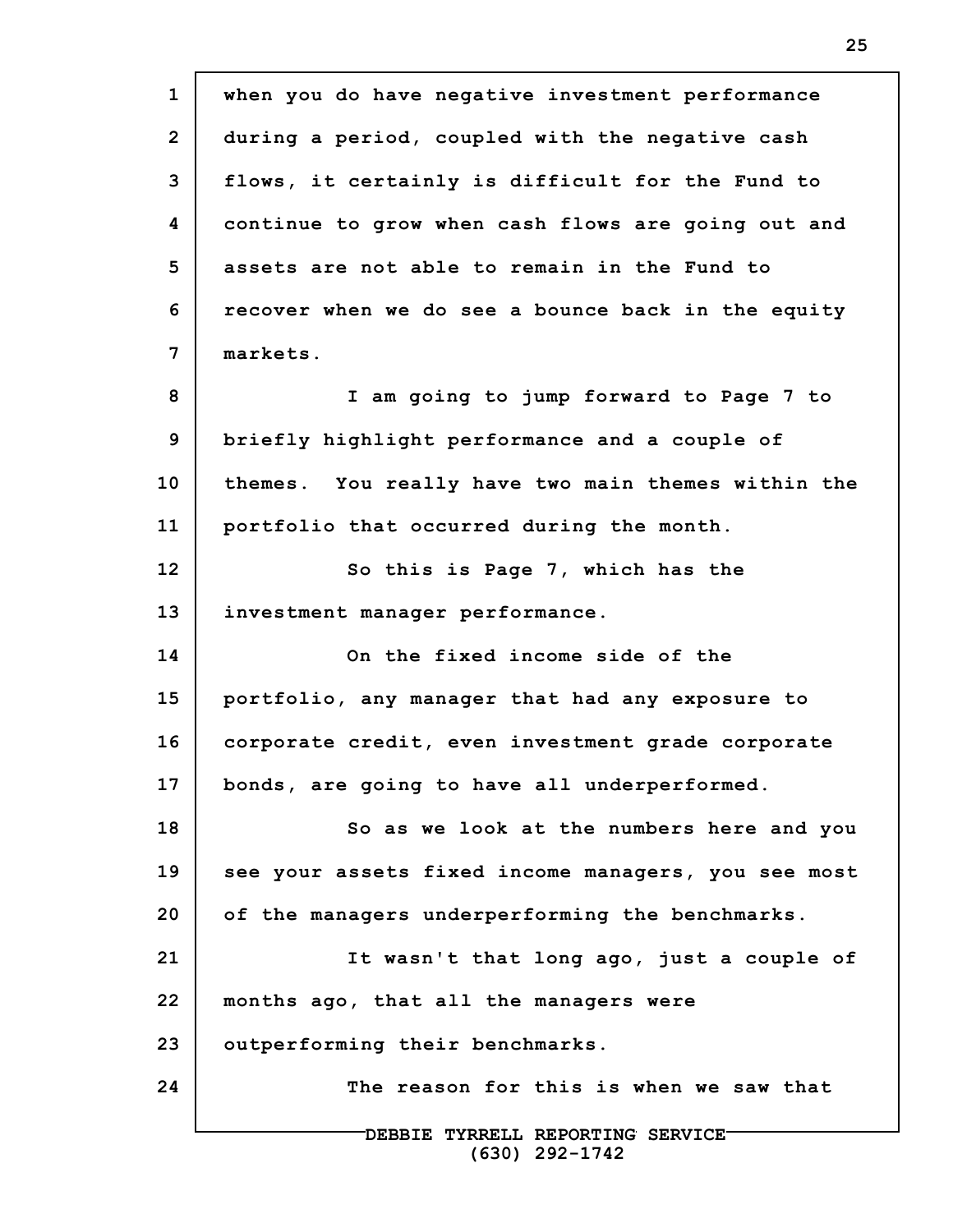**1 2 3 4 5 6 7 8 9 10 11 12 13 14 15 16 17 18 19 20 21 22 23 24 liquidity crunch we did see a lot of investment grade corporate bonds significantly underperform the treasury market, that is the benchmark as mostly U.S. treasurer's agencies. The takeaway here is that the Federal Reserve went in and really put a lot of money into buying these types of corporate bonds. You have seen a strong recovery in the bond market over the last several weeks. And even though you see this underperformance here, these bonds -- very few of them have gotten downgraded. Very few of them have gotten into trouble. So the bond market, the important thing to remember, is that if you hold those bonds to maturity they come back and pay out at par. While we do see short-term price volatility, we do anticipate as we go forward and see the recovery start to take hold, that the investment grade bond manager will go back to outperforming their benchmarks. To note as an example is NIS. Up until last month they had been your best performing fixed income manager. They have more corporate credit. You can see for the month of March they**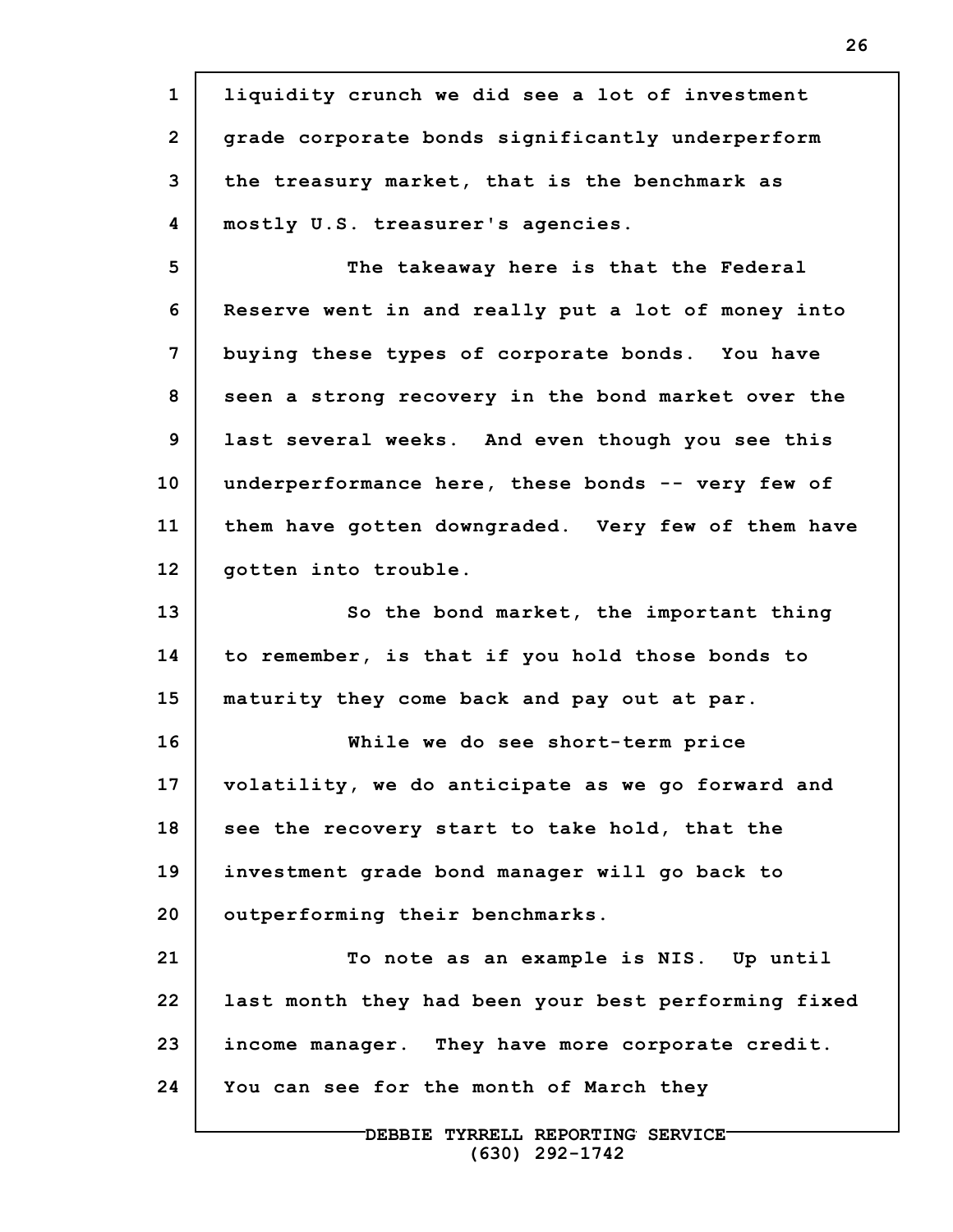| $\mathbf{1}$ | underperformed by about 3 percent.                  |
|--------------|-----------------------------------------------------|
| $\mathbf{2}$ | We would anticipate that when the bond              |
| 3            | market continues to rally back, they are going to   |
| 4            | be the manager that will outperform the most.       |
| 5            | High yield. Highlight on the high yield             |
| 6            | side. They outperformed due to their more           |
| 7            | defensive nature even though they were down because |
| 8            | the high yield market was down significantly and    |
| 9            | they protected very well on the downside.           |
| 10           | On the equity markets, which is the                 |
| 11           | bottom of this page and continuing on to the        |
| 12           | following page, you actually saw very good          |
| 13           | outperformance by nearly all of your active         |
| 14           | managers.                                           |
| 15           | So you see your active managers here in             |
| 16           | nearly all green on this page. Great Lakes Aerial   |
| 17           | outperforming and protecting well.                  |
| 18           | As you continue on to the next page, you            |
| 19           | saw tremendous outperformance by Kayne Anderson     |
| 20           | outperforming by 12, 13 percent for the quarter.    |
| 21           | Unfortunately, they underperformed about 3 percent  |
| 22           | for the quarter. So, fortunately, Kayne Anderson's  |
| 23           | outperformance more than made up for the            |
| 24           | underperformance. We are watching these closely.    |
|              | DEBBIE TYRRELL REPORTING SERVICE                    |

**(630) 292-1742**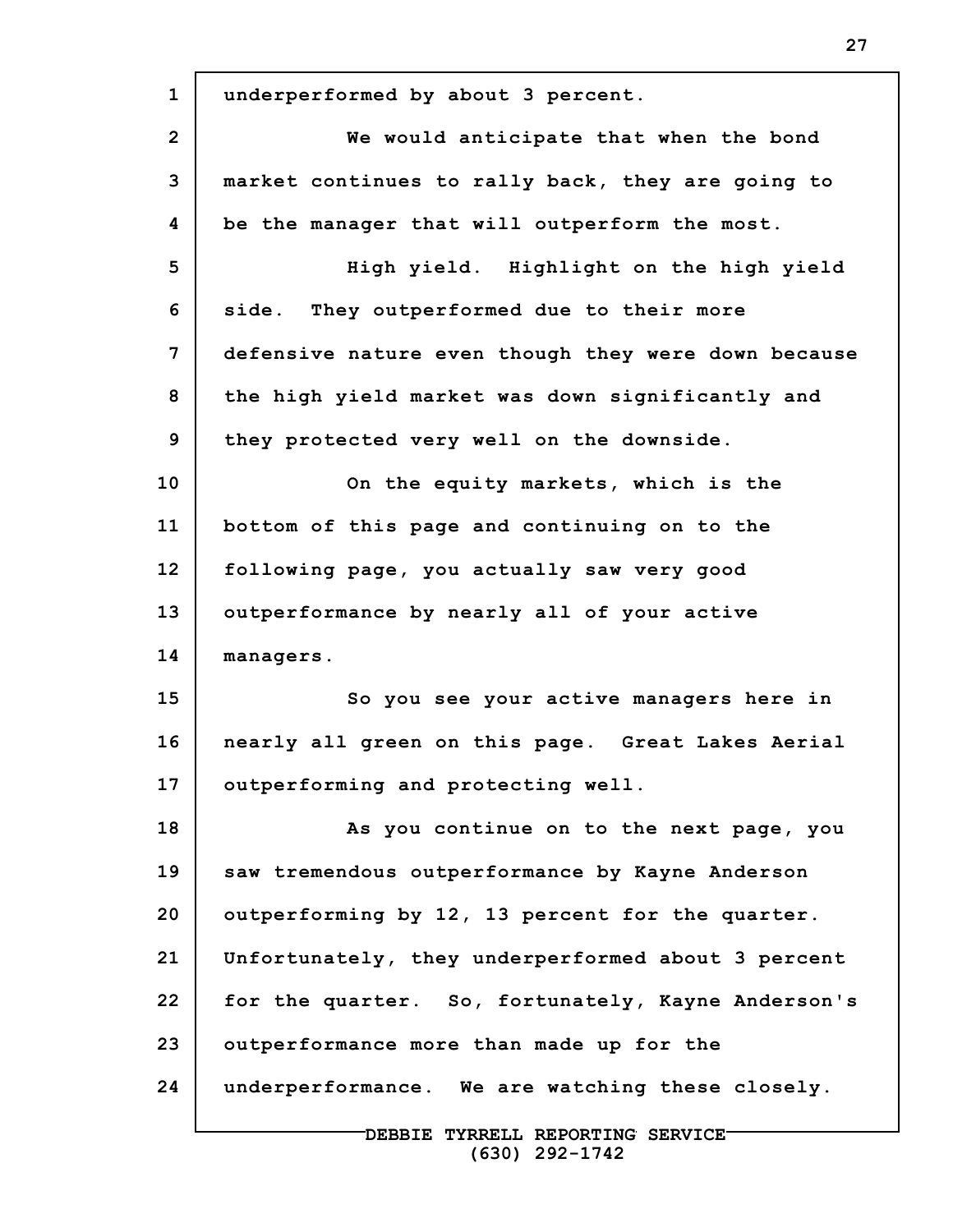**1 2 3 4 5 6 7 8 9 10 11 12 13 14 15 16 17 18 19 20 21 22 23 24 On the international side, you see a lot of green. Most all of the managers outperformed and outperformed significantly. High yield outperformed by 4 percent. Walter Scott outperforming by 14 percent. Segal Bryant Hamill is a manager that is on alert and continues to underperform. Steve and I continue to have numerous calls with the group and we are following up with them. This likely will be one where there will be some recommended action coming up at some future meetings. William Blair outperforming by 8 percent. The vast majority of active managers really add great value. We will wrap up on Page 9. Global low volatility. Getting more conservative in nature. Protecting you on the downside. Your hedge fund strategy. Rock Creek listed at the top performers. A little bit of volatility in the last month, but all the other managers outperform on the downside. And then on the real estate front all of the managers slightly higher. We do anticipate real estate will start to see some stresses over**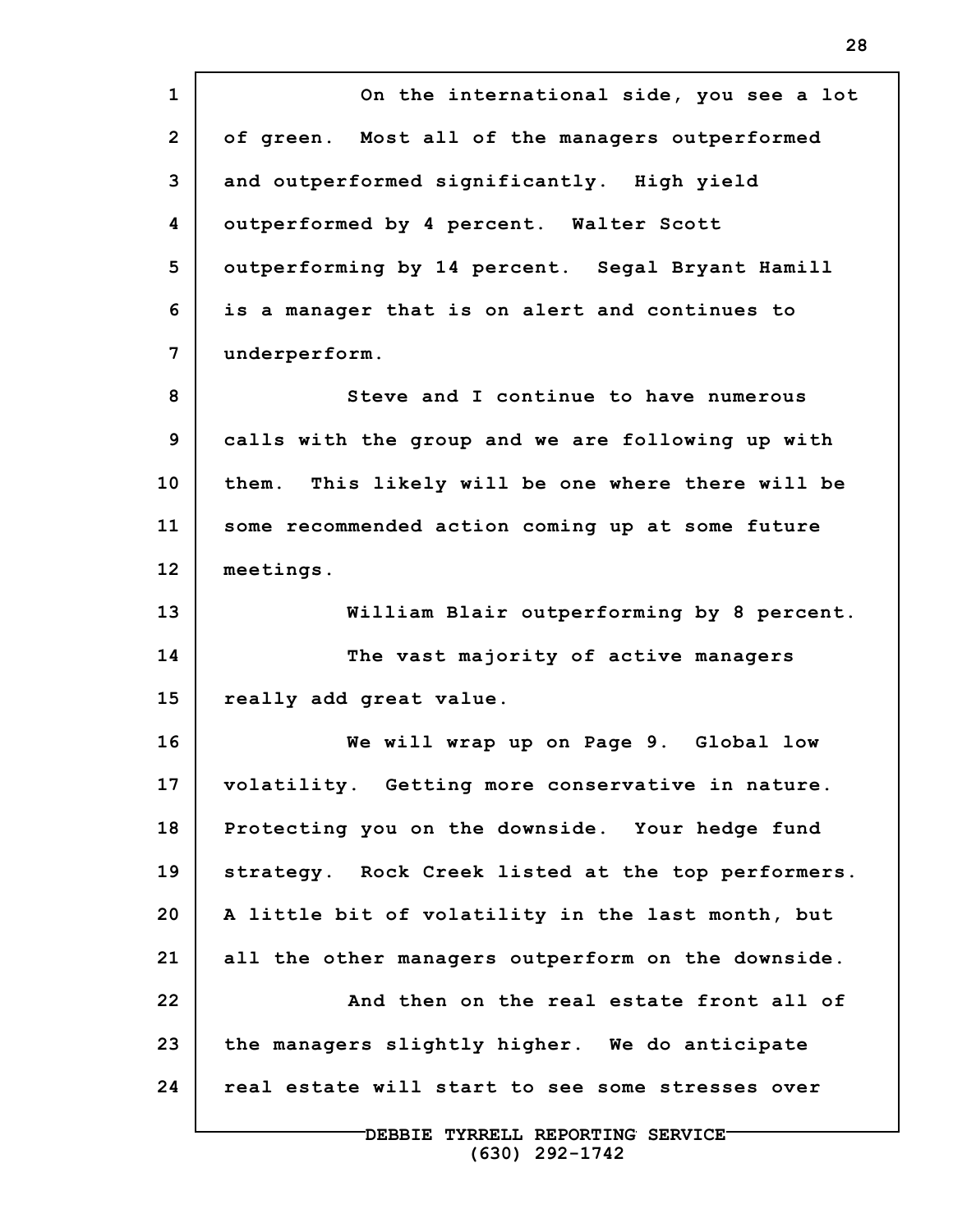| $\mathbf{1}$   | the second quarter and the third quarter. So we       |
|----------------|-------------------------------------------------------|
| $\overline{2}$ | will be talking about rebalancing and trimming some   |
| 3              | of those gains that we see in real estate as there    |
| 4              | are potentials for some weakness as this recession    |
| 5              | continues.                                            |
| 6              | Any questions? I know I went through a                |
| 7              | There is a lot of pieces right now.<br>lot.           |
| 8              | Just as everyone knows, Marquette, your               |
| 9              | investment staff at the Fund, we are all here, if     |
| 10             | you have any questions between meetings. We are       |
| 11             | all working to make sure the Fund continues to have   |
| 12             | the liquidity to meet its obligations and benefit     |
| 13             | payments.                                             |
| 14             | Madam President, that is all I have for               |
| 15             | now.                                                  |
| 16             | PRESIDENT THOMPSON: Great.<br>Thank you so            |
| 17             | much.                                                 |
| 18             | MS. HANSEN: Next up is the Executive                  |
| 19             | Director Report.                                      |
| 20             | MR. WHITE: Good morning, trustees. I                  |
| 21             | just want to highlight a few issues here for you.     |
| 22             | One, just normally with us operating in a             |
| 23             | streamline mode I wouldn't provide a FOIA update,     |
| 24             | but since one of the FOIA requests involves an        |
|                | DEBBIE TYRRELL REPORTING SERVICE-<br>$(630)$ 292-1742 |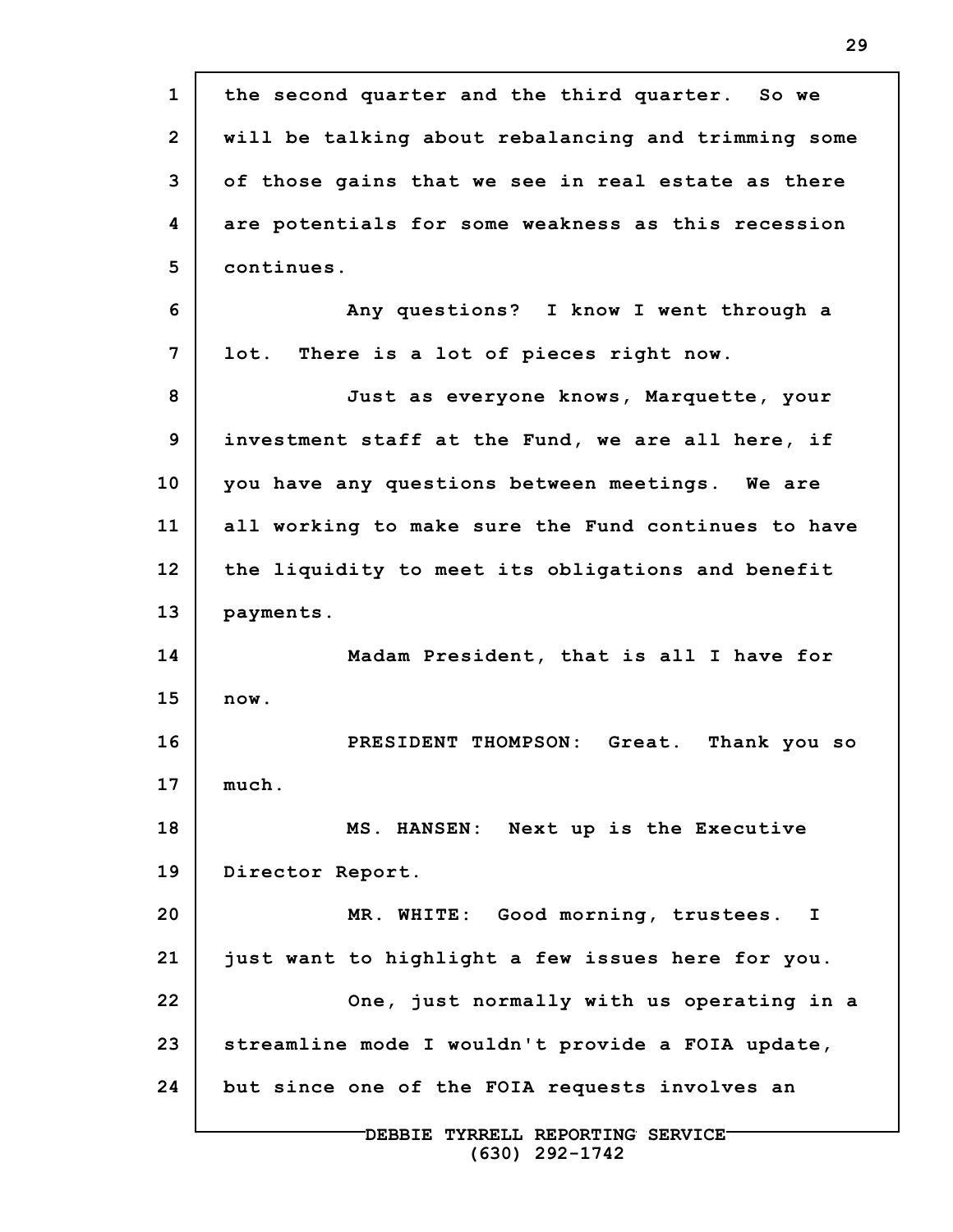| $\mathbf{1}$   | inquiry from the Sun-Times we wanted to highlight  |
|----------------|----------------------------------------------------|
| $\overline{2}$ | that for you.<br>They were seeking                 |
| 3              | information on Pat Doherty, who I think who was an |
| 4              | assistant working with County Commissioner         |
| 5              | Tobolski, and at one time he had been an employee  |
| 6              | of the City.                                       |
| 7              | The Sun-Times was seeking all of the data          |
| 8              | and information we have regarding Pat Doherty.     |
| 9              | Just in case you see something in the paper        |
| 10             | regarding Mr. Doherty, I wanted to highlight that  |
| 11             | fact for you.                                      |
| 12             | Moving on to the technology report. We             |
| 13             | wanted to let you know as of April 6th, the IT     |
| 14             | Manager position is currently vacant and our IT    |
| 15             | Interim Managed Services are in place and we are   |
| 16             | moving forward.                                    |
| 17             | The Interim Managed Services has been              |
| 18             | very helpful in terms of making sure that all of   |
| 19             | our employees have been setup and able to access   |
| 20             | our VPN and work from home and so basically they   |
| 21             | are practically at their office in terms of        |
| 22             | accessing of files and getting their information.  |
| 23             | It's been very helpful in that regard.             |
| 24             | In terms of long-term IT support, I think          |
|                | DEBBIE TYRRELL REPORTING SERVICE-                  |

**(630) 292-1742**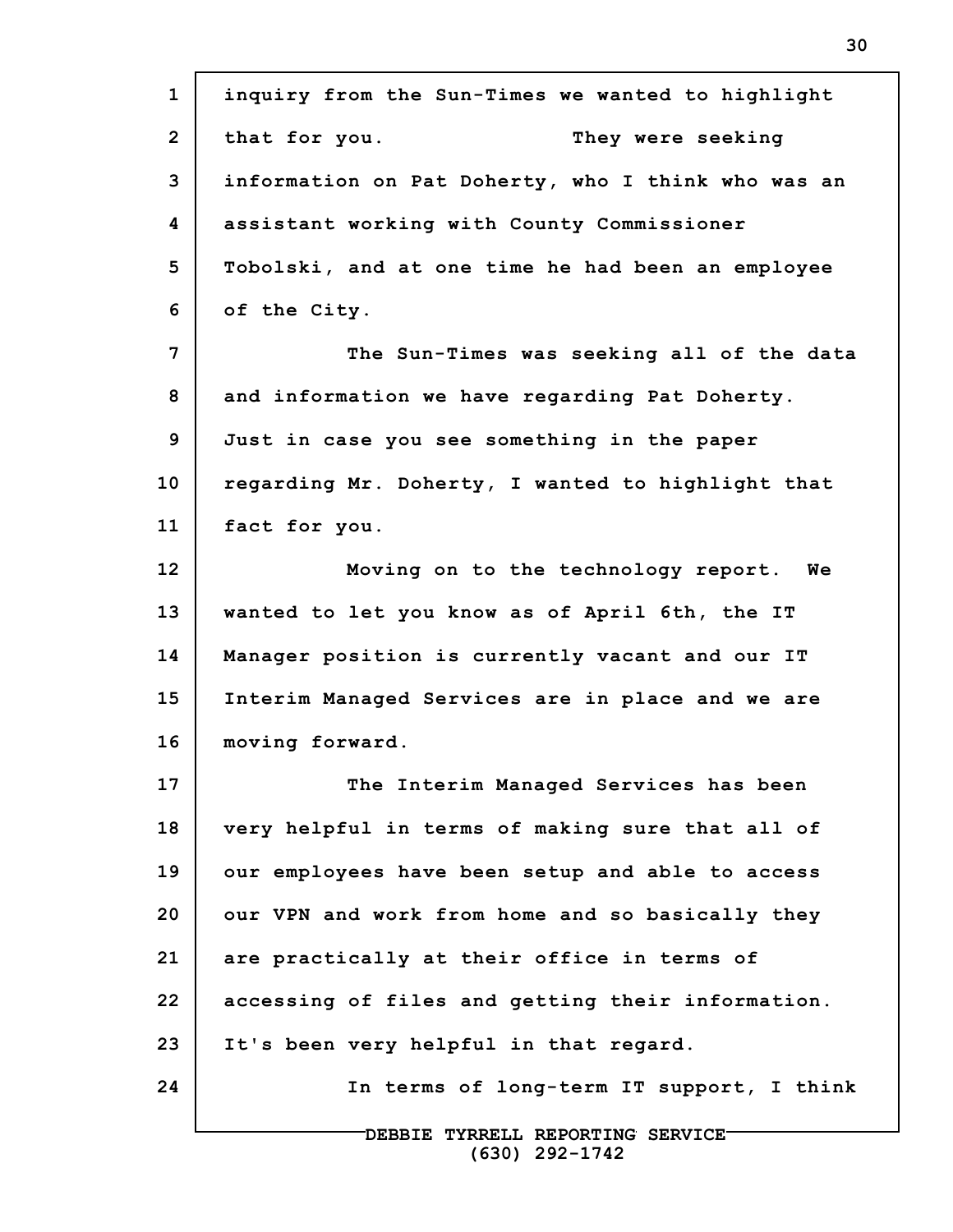**1 2 3 4 5 6 7 8 9 10 11 12 13 14 15 16 17 18 19 20 21 22 23 24 I sent the draft to each of the Trustees regarding a RFP for IT Managed Services. We have now posted that RFP. It is on our website. And in addition to posting it on our website, we emailed notices so that certain providers can go and take a look and download the copy of the RFP. I have listed the entities to whom we have already sent the Notice and we'll have details in terms of what the quiet period is for that. We will refer back to that. MS. BURNS: Just for the record, excuse me, Dennis. I apologize for interrupting you but I wanted to make sure the Trustees know the quiet period has started now that the RFP has been issued so you are not to talk to any potential vendors who may be interested in responding to the RFP. If you do get any outreach, please contact Dennis. MR. WHITE: In the instructions for the RFP, we indicated if they have questions, they have a limited time to submit those questions in writing and we committed to sharing those questions and the responses, posting those on the website as well once we receive any questions from anyone so that everyone has equal information.**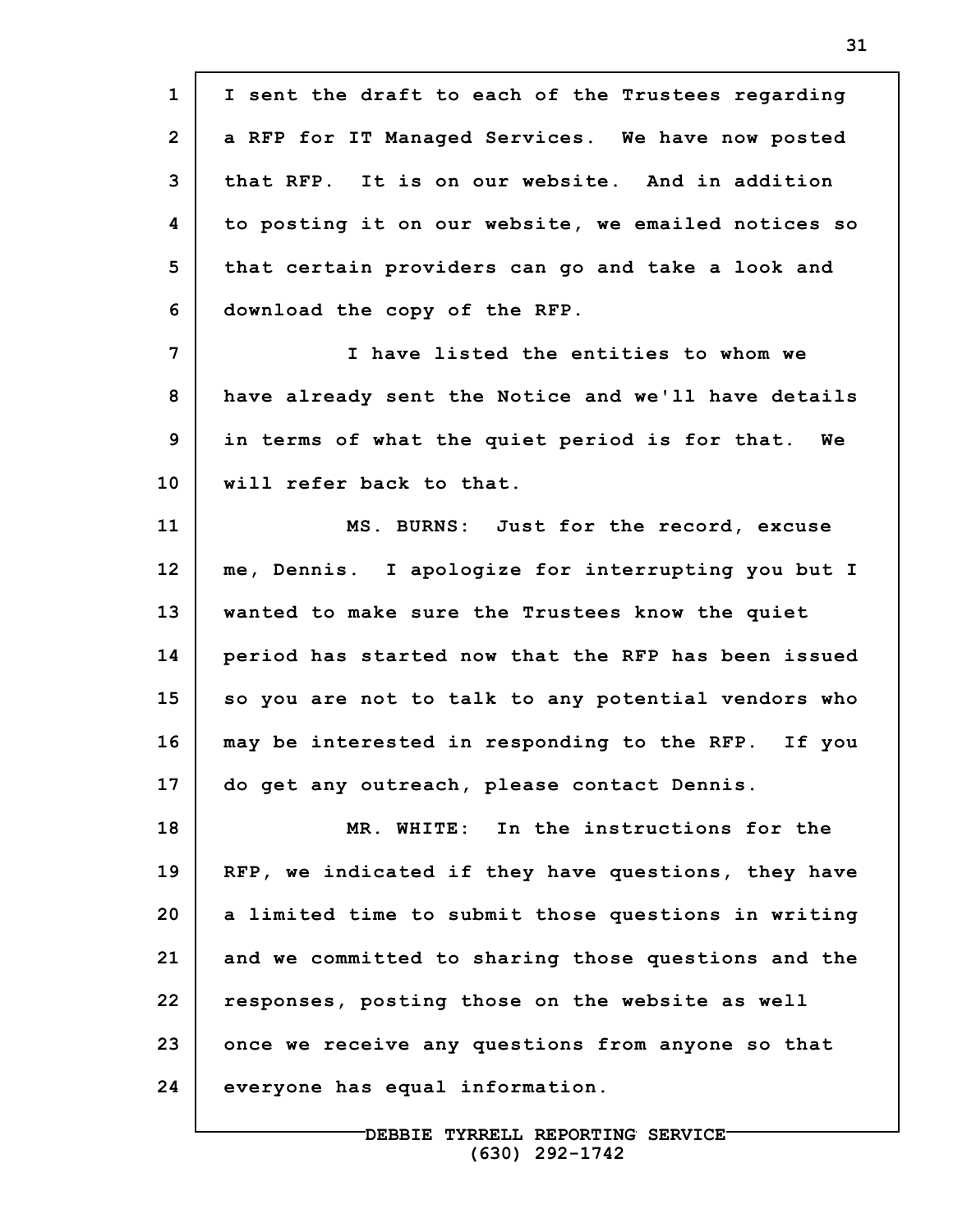**1 2 3 4 5 6 7 8 9 10 11 12 13 14 15 16 17 18 19 20 21 22 23 24 TRUSTEE CONYEARS-ERVIN: The information is on the website? MR. WHITE: Yes, it is. In terms of questions, if we receive questions, the questions and responses to those questions will be posted, but the RFP is currently up. Funding Inquiries. Recently we have had some email correspondence and received some inquiries from both the State and the City. We received the inquiry from the State on April 15th. They have given us until April 30th to provide a response and they have also asked us to present on this coming Tuesday. So we have developed a draft response in consultation with our actuary and our in-house investment team. We have endeavored to answer their questions and for the most part, they really are looking what the impact of the COVID has been on our operations. They asked if we have any legislative priorities other than funding. At this point our draft response is just that our primary, secondary, tertiary are funding so I am not sure if there is**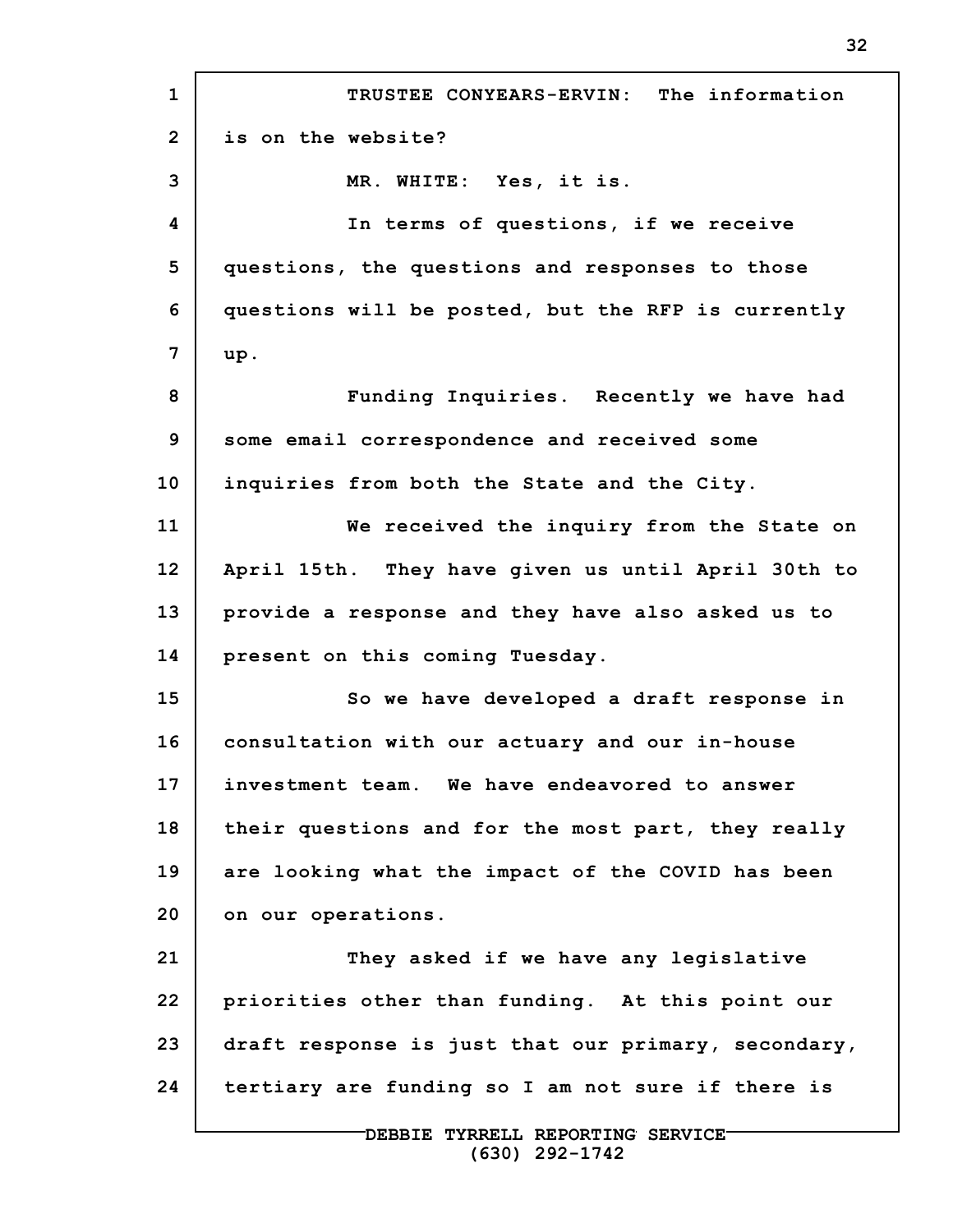| $\mathbf{1}$    | something else that we really need to mention       |
|-----------------|-----------------------------------------------------|
| $\overline{2}$  | there. To my knowledge, those are really the        |
| 3               | utmost things that if taken in an emergency view of |
| 4               | things that are important to us.                    |
| 5               | They also asked what our finances are in            |
| 6               | terms of our estimated market value at the end of   |
| 7               | the year versus the end of the quarter March 31st   |
| 8               | and the resulting funding levels so we have that    |
| 9               | information for them.                               |
| 10 <sub>1</sub> | They just asked them some questions in              |
| 11              | general terms of our processes so we worked with    |
| 12              | our actuaries on that. We have a draft response     |
| 13              | prepared. It's been submitted to our actuaries to   |
| 14              | take another look at it and some of our internal    |
| 15              | staff. And once we have that I will shoot a copy    |
| 16              | out to the Trustees before we send it out to the    |
| 17              | State.                                              |
| 18              | In addition, we have received inquiries             |
| 19              | from the City of Chicago and some of the            |
| 20              | information is pretty similar. They both were       |
| 21              | looking for the estimate of market value of our     |
| 22              | assets as of the end of the year and as of the end  |
| 23              | of March.                                           |
| 24              | In addition, the City asked for                     |
|                 |                                                     |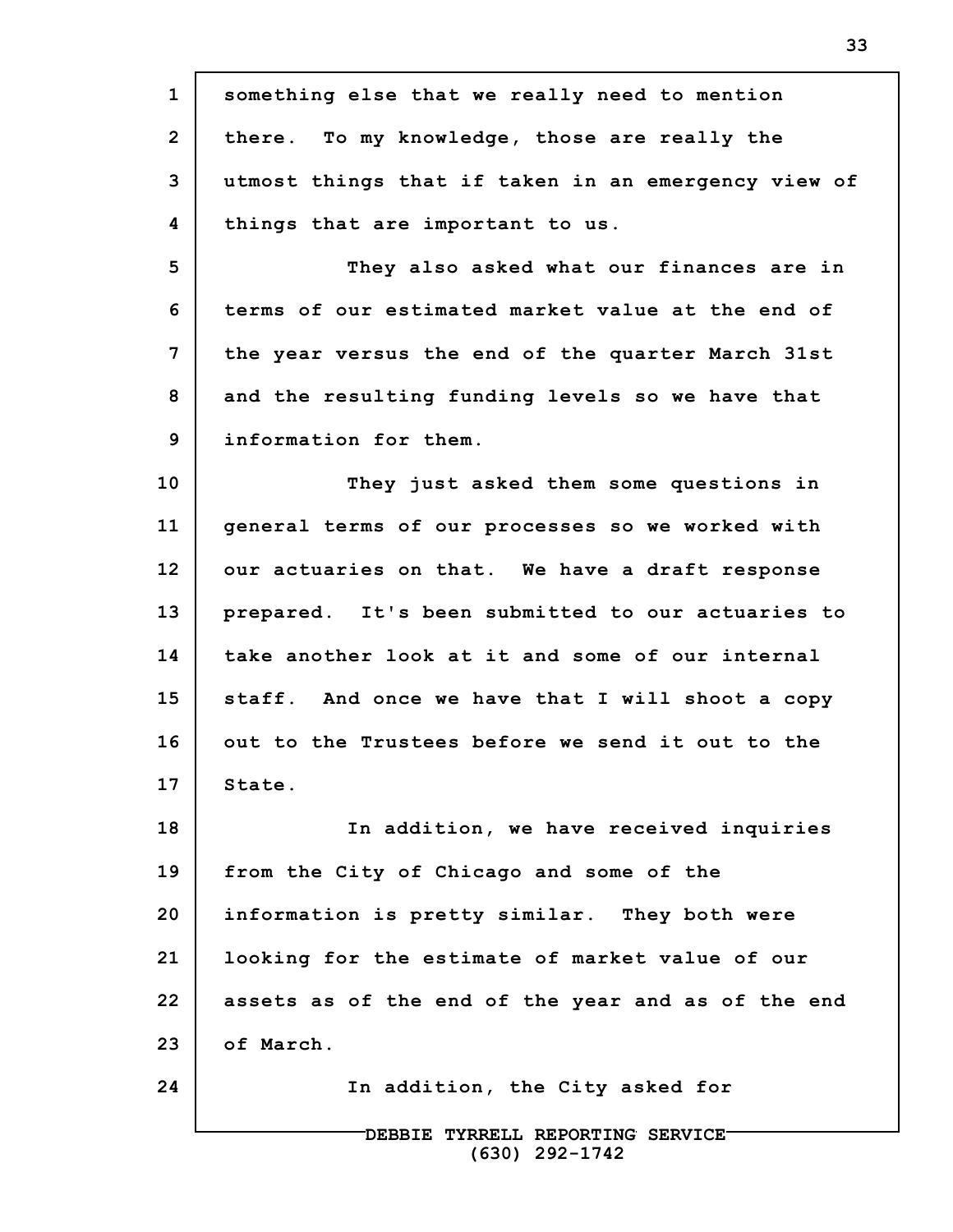**1 2 3 4 5 6 7 8 9 10 11 12 13 14 15 16 17 18 19 20 21 22 23 24 information regarding our cash on hand and our net return of assets for the first quarter. We provided all of that information to the City. One thing we wanted to make sure the Trustees were aware of is the Pension Verification Project. Because of the stay-at-home order and the difficulty people will have getting out and getting things notarized and responding, we thought it make sense to delay the Pension Verification Project until the stay-at-home order is lifted in Illinois. In the interim, we certainly are receiving weekly reports from Illinois Department of Health and from PBI Research Services. We're still looking at the information and doing our due diligence but we just haven't sent out the mailings like we did for 2019, but we hope to resume that as soon as the stay-at-home order is lifted. MS. BURNS: Madam President, may I just ask a question about that? PRESIDENT THOMPSON: Yes, ma'am. MS. BURNS: I'm sorry, this is the first I am hearing about this. As fiduciary counsel, I want to make sure if couldn't we just keep sending it out and not require the notary or is there some**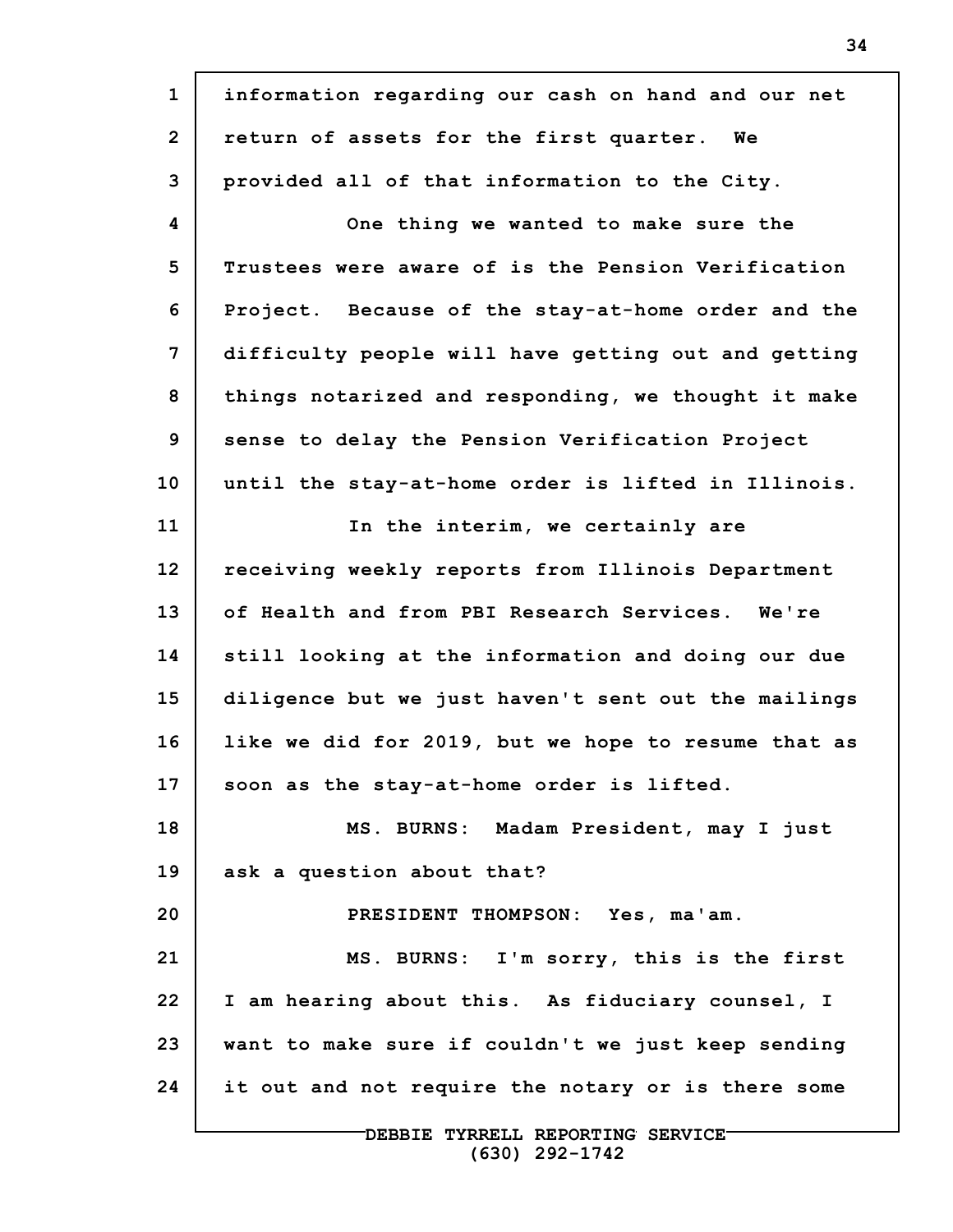**1 2 3 4 5 6 7 8 9 10 11 12 13 14 15 16 17 18 19 20 21 22 23 24 DEBBIE TYRRELL REPORTING SERVICE other way so that we have a process in place where we are trying to make sure we are not paying people who may not be alive? Certainly, when you say you're comparing the information to the Public Health records, if you discover somebody on that list, you are not continuing to send out the money, right? MR. WHITE: Correct. MS. BURNS: Isn't there a way to keep this process moving forward so that you continue to verify that these people are alive and just maybe not require a notary application during this period so at least we are keeping on top of it for the Trustees' perspective, rather than cancelling it entirely? MR. WHITE: We didn't say cancelling. What we have said is that we've been delaying it just for the stay-at-home order, which has only been in place since March 20th. I think in the past the letters have gone out in June, at least the first round of them, so certainly if in fact things are good to go, we will be ready to move forward at that time. MS. BURNS: I want to make sure the**

**(630) 292-1742**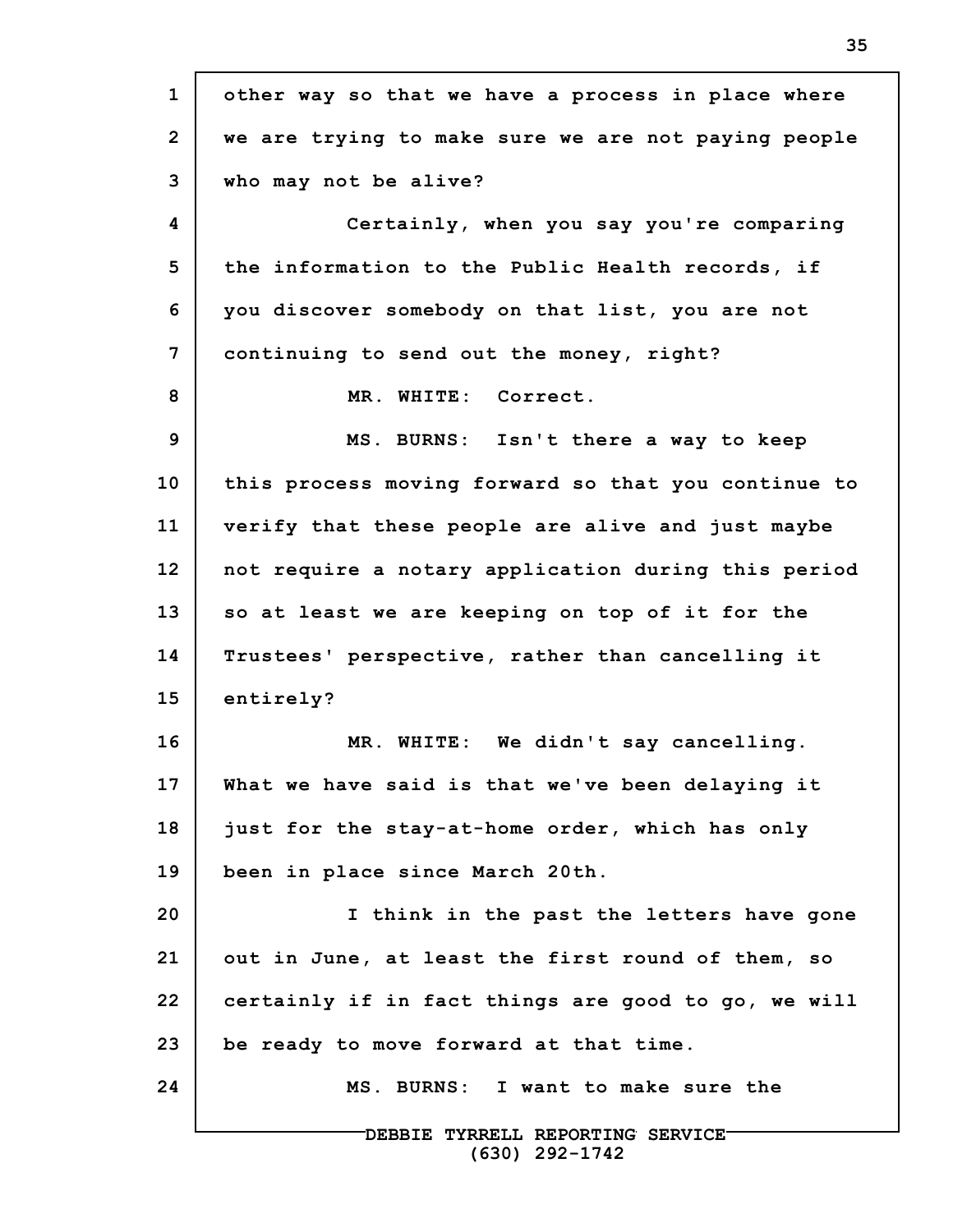**1 2 3 4 5 6 7 8 9 10 11 12 13 14 15 16 17 18 19 20 21 22 23 24 DEBBIE TYRRELL REPORTING SERVICE verification process is continuing. I think there are things we can do as a Fund that would continue to protect the Trustees but not put too much of a burden on our members. There is a legal requirement now that you verify these things. We have to comply with state law. MR. WHITE: We certainly will reach out to you, Mary Pat, and run through with you where we are and what we are doing and how we are ready to go once the order is lifted so we will keep you in the loop in terms of where we are on that. MS. BURNS: I appreciate that. MR. WHITE: No problem. In terms of the Audit, we remain on track to have the full Financials by the end of May. And, Miscellaneous, I think we wanted to let you know that we have started to look at things we can do once the stay-at-home order in fact is lifted by the Governor. We started looking for PPE equipment. Certainly it is tough to find right now. We started at least putting that together so that we can protect staff and system and once face-to-face**

**(630) 292-1742**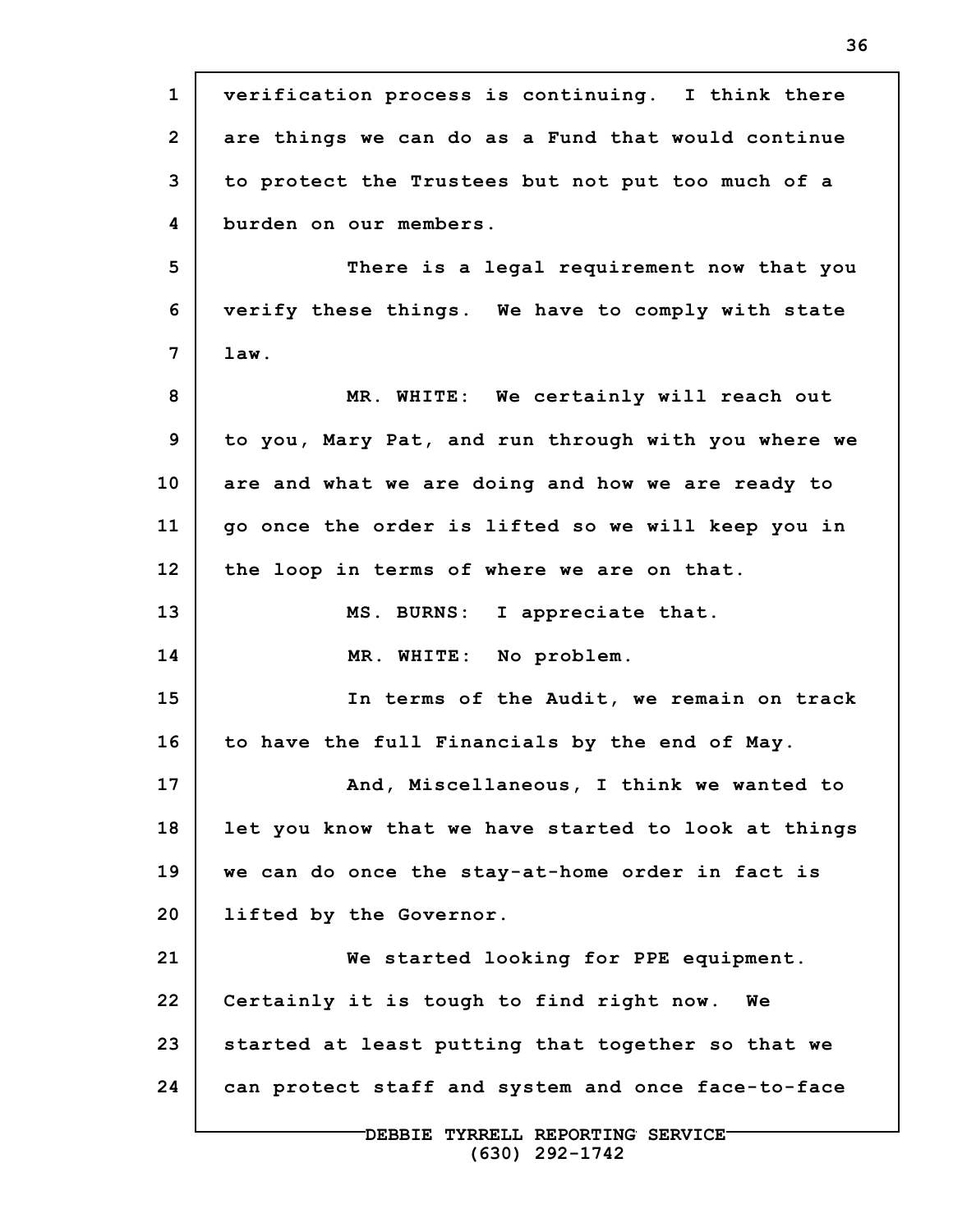**1 2 3 4 5 6 7 8 9 10 11 12 13 14 15 16 17 18 19 20 21 22 23 24 DEBBIE TYRRELL REPORTING SERVICE meetings do resume that we have them and they are not exposed. That is it on my end. If you have any questions, please let me know. TRUSTEE JOHNSON: I have a question. MS. BURNS: I'm sorry, we cannot hear you, Trustee Johnson. TRUSTEE JOHNSON: What is the process now if someone wants to retire soon? They want to come in for a benefit estimate. What are we telling them or how are we planning on doing this? MS. HANSEN: The question is what is the process now if a member wants to come in and wants to retire now, what are we telling them and how are they being counseled. Kim Carroll, our Benefits Manager, is here to answer that question. MS. CARROLL: We will send them through their email a benefit estimate as well as the application. If they don't want it through the email, I will personally come in the office and send it via mail. We also had some phone consultations with people. We will send them an estimate like**

**(630) 292-1742**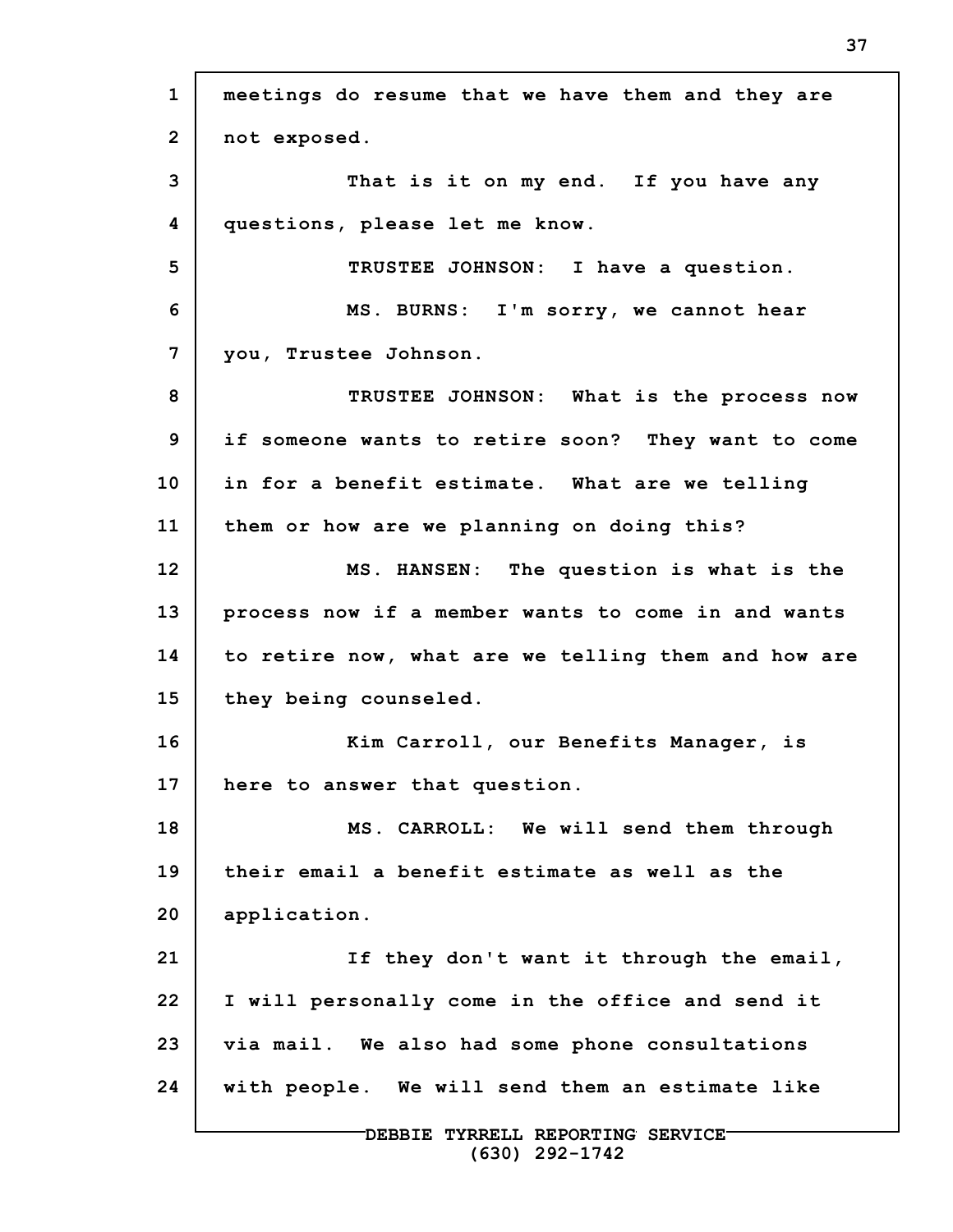**1 2 3 4 5 6 7 8 9 10 11 12 13 14 15 16 17 18 19 20 21 22 23 24 DEBBIE TYRRELL REPORTING SERVICE (630) 292-1742 say through their email and we'll discuss it with them over the phone. It is still kind of business as usual, just in a different format. Does that answer your questions, Trustee Johnson, because we still can't hear you? TRUSTEE JOHNSON: Technical difficulties. Yes, that does answer my questions. PRESIDENT THOMPSON: Old Business/New Business? Legal Update. MS. BURNS: Again, there isn't one keeping with the Governor's directive that we keep these meetings only to essential business. There is really nothing to report. You do have the updated legal report and update on collection efforts and I thought maybe we were going to go into closed session, but I don't have that on the Agenda so I don't know if that is a new addition or not. TRUSTEE CONYEARS-ERVIN: A question to Mary Pat because -- is Reshma on the phone? TRUSTEE SONI: Yes, I am. TRUSTEE CONYEARS-ERVIN: Because**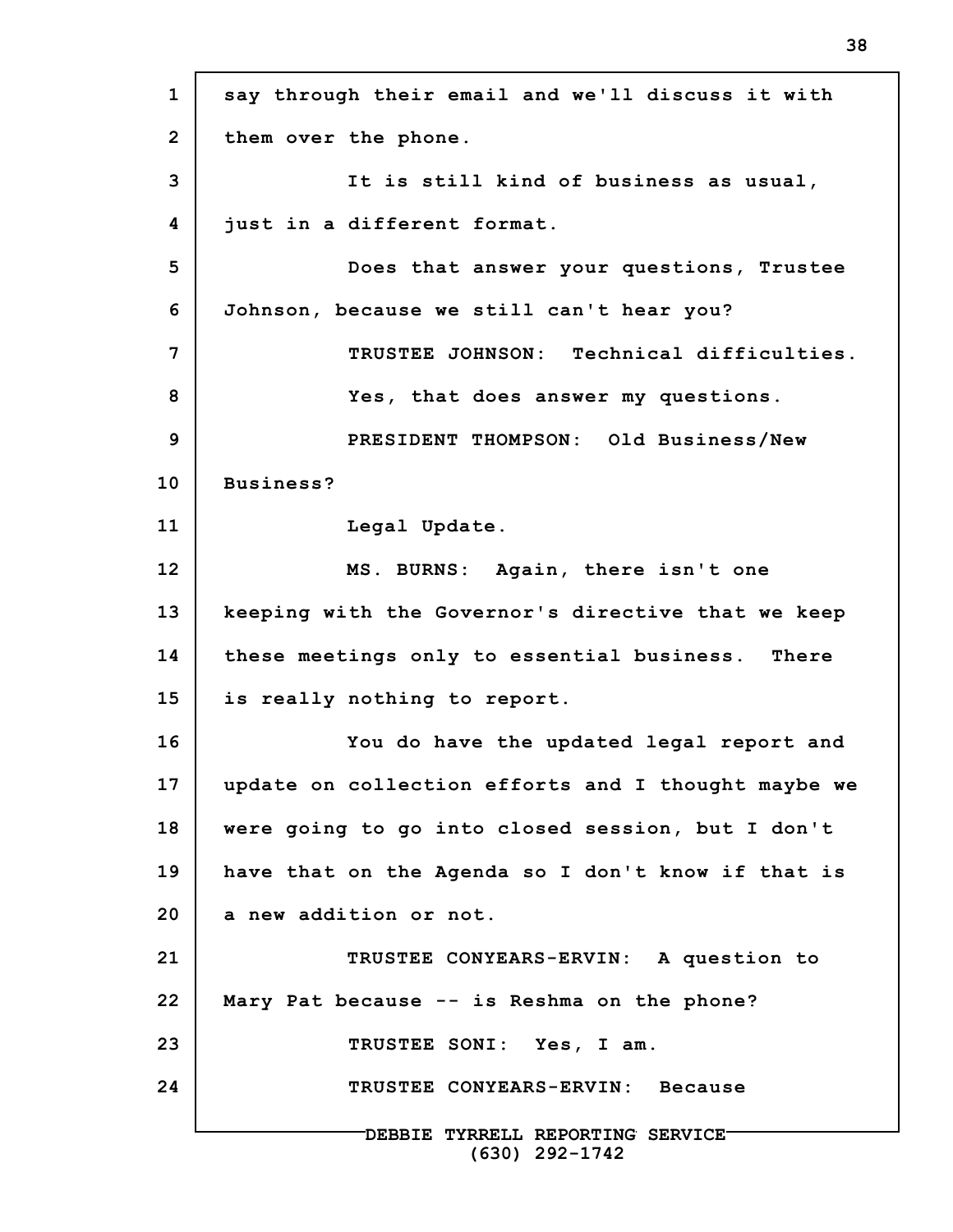**1 2 3 4 5 6 7 8 9 10 11 12 13 14 15 16 17 18 19 20 21 22 23 24 yesterday there was a conversation that we had in our -- I don't know if it was yesterday or the day before right now. We had a conversation at our Labor Pension meeting that I thought that we would have this morning, Reshma. Would that be in closed session? MS. BURNS: I would prefer that, Madam Treasurer, for all kinds of reasons. I do believe that staff has circulated, if I am not incorrect, correct me if I am wrong, of a possible call-in number in case just the Trustees and Dennis and I and Sarah wanted to go into closed session, if that is your desire. MR. WHITE: Yes, the information is at the bottom of the Agenda. MS. BURNS: Hopefully not the public agenda. MS. HANSEN: No. MS. BURNS: Just the notice the Trustees got, right? So if that is the case, then, Madam President, perhaps you would consider a motion to go into closed session pursuant to Section 2c(11) of the Open Meetings Act to consider a possible litigation matter that is involving some funding**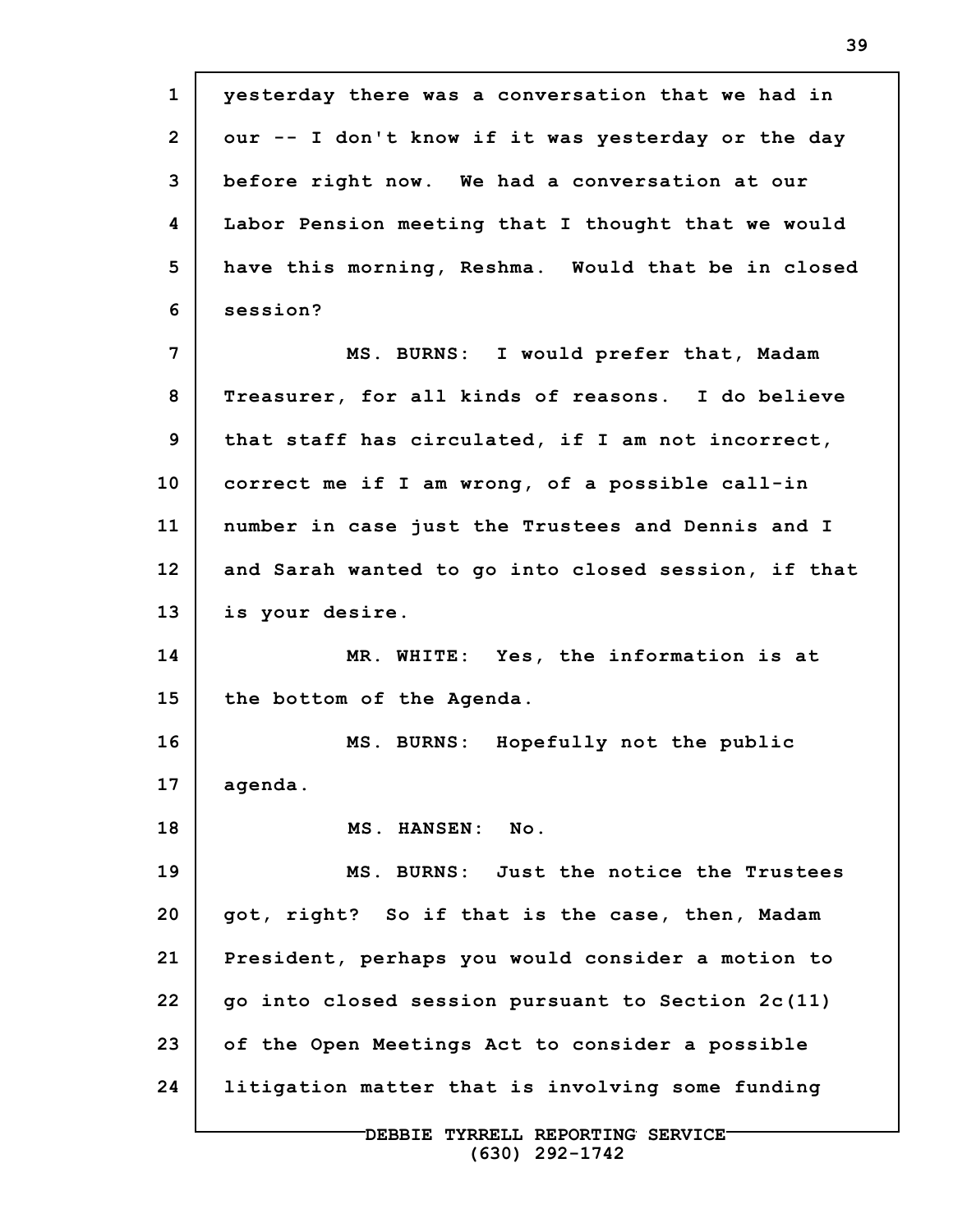**1 2 3 4 5 6 7 8 9 10 11 12 13 14 15 16 17 18 19 20 21 22 23 24 for the Municipal Benefit Fund. If that is a motion, you will need a roll call vote on that. TRUSTEE MCMAHON: Motion to go into closed session by McMahon. TRUSTEE JOHNSON: Seconded by Trustee Johnson. MS. HANSEN: Madam Treasurer. TRUSTEE CONYEARS-ERVIN: Yes. MS. HANSEN: Trustee Johnson. TRUSTEE JOHNSON: Yes. MS. HANSEN: Trustee McMahon. TRUSTEE MCMAHON: Yes. MS. HANSEN: Trustee Soni. TRUSTEE SONI: Yes. MS. HANSEN: Madam President. PRESIDENT THOMPSON: Yes. MS. BURNS: Madam President, what will have to happen is you cannot adjourn so we will have to come back into open session to adjourn the meeting. And so what you're going to have to do is let anybody from the public who is still on this call, I know we have staff, I don't know if we have any other members of the public on the call, but we**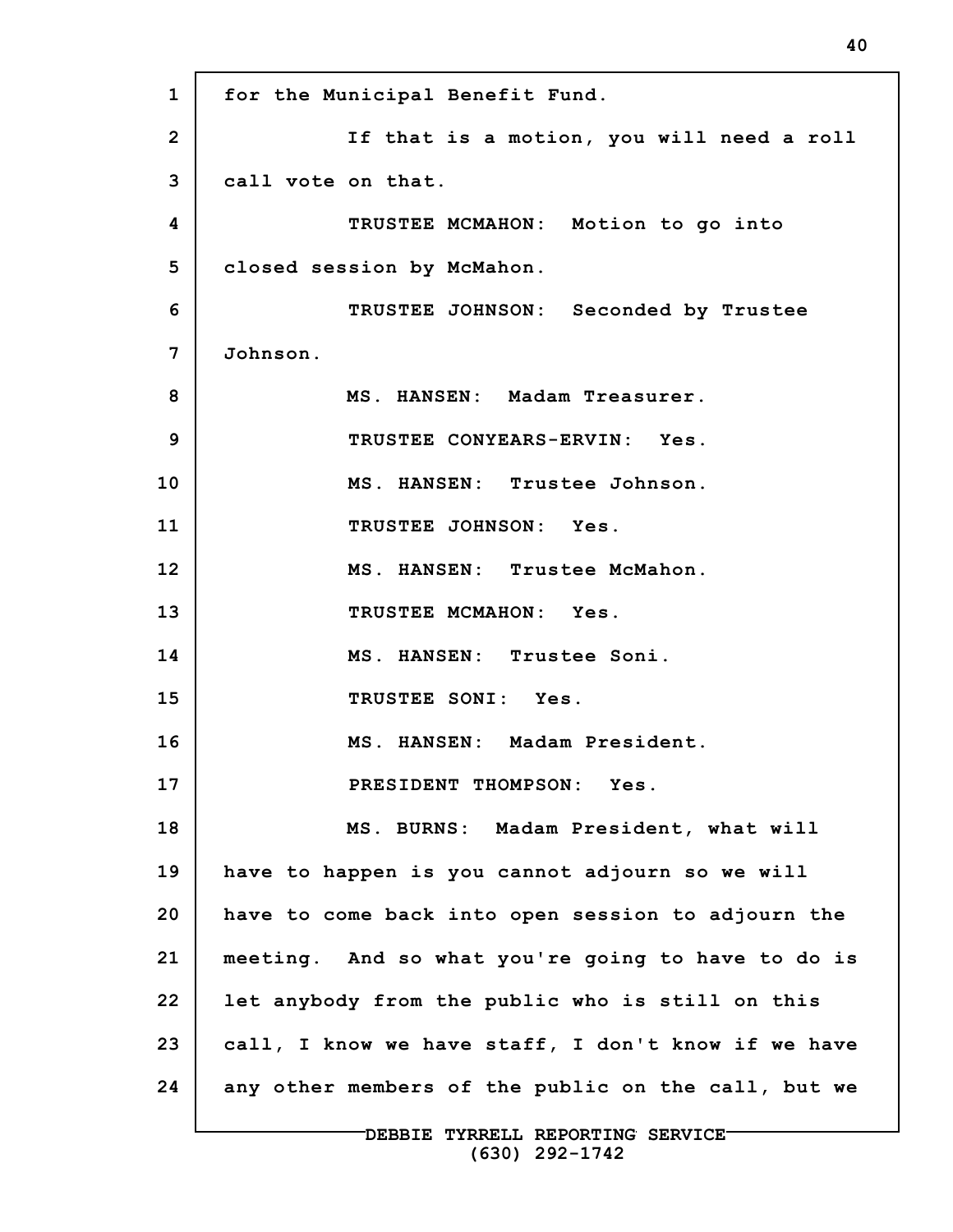| $\mathbf{1}$   | have to come back into this call once closed        |
|----------------|-----------------------------------------------------|
| $\overline{2}$ | session ends.                                       |
| 3              | I am not sure what the issue is in closed           |
| 4              | session. Madam Treasurer, based on your other       |
| 5              | meeting, would a half hour be enough or would 15    |
| 6              | minutes?                                            |
| 7              | I think there is two issues we might want           |
| 8              | to talk about. Shift differential and this funding  |
| 9              | issue and the litigation relating to them. Would a  |
| 10             | half hour be sufficient do you think?               |
| 11             | MEMBER CONYEARS-ERVIN: I think so.                  |
| 12             | MS. BURNS: Thank you. So then, Madam                |
| 13             | President, I would recommend you recess this public |
| 14             | meeting for a half hour. We then call into the      |
| 15             | toll free number for the closed session meeting     |
| 16             | right now and then we will have to go back into     |
| 17             | this open meeting to be able to adjourn.            |
| 18             | And, Donna, I would ask you during the              |
| 19             | interim to make sure you coordinate that we can get |
| 20             | back into this same call that you just sent around  |
| 21             | this morning.                                       |
| 22             | MS. HANSEN: Okay. Sure.                             |
| 23             | TRUSTEE MCMAHON: Can I ask a question?              |
| 24             | We have a few different numbers and for the closed  |
|                | DEBBIE TYRRELL REPORTING SERVICE-                   |

**(630) 292-1742**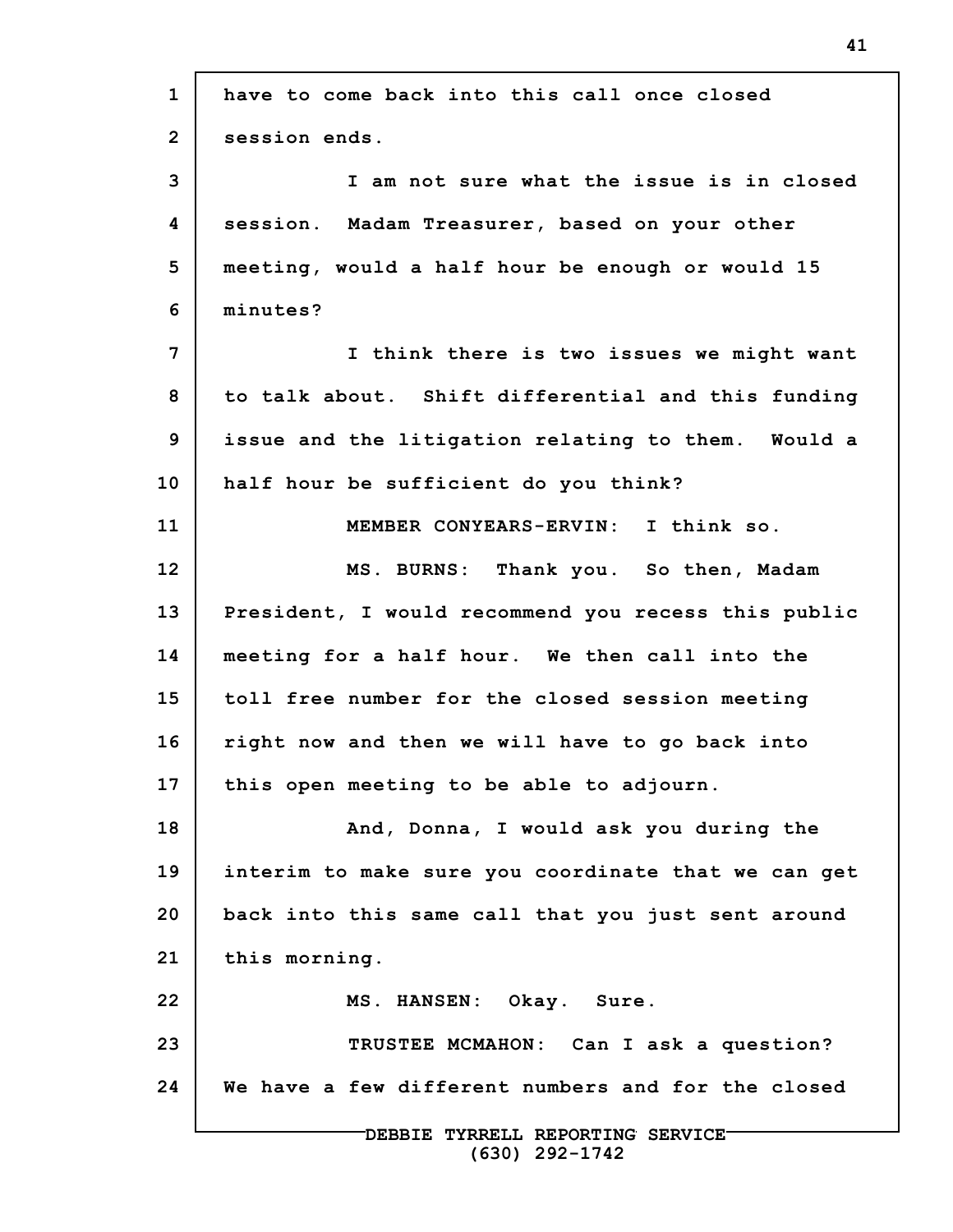**1 2 3 4 5 6 7 8 9 10 11 12 13 14 15 16 17 18 19 20 21 22 23 24 session it is the 866 -- MS. BURNS: Wait. Trustee McMahon, you can't say it openly or people will dial in. MS. HANSEN: If you read the agenda, Trustee McMahon, it is where it says "for topics that may be discussed in closed session". TRUSTEE MCMAHON: Very good. Thank you. MS. BURNS: Donna, make sure you email us just to all the Trustees. I'd ask all the Trustees to call in now so that we can make sure we can proceed expeditiously. To any members of the public listening, we will be back in a half hour. But at that time, Madam President and Donna, please remind us to open it up for public comment again in case that individual we hadn't heard from wants an opportunity to address the Board. Now it is a little confusing because as I understand it the number that was posted on the public agenda for this call was not correct. MS. HANSEN: It was on the website. It was on the first page of the website. It was correct on the website.**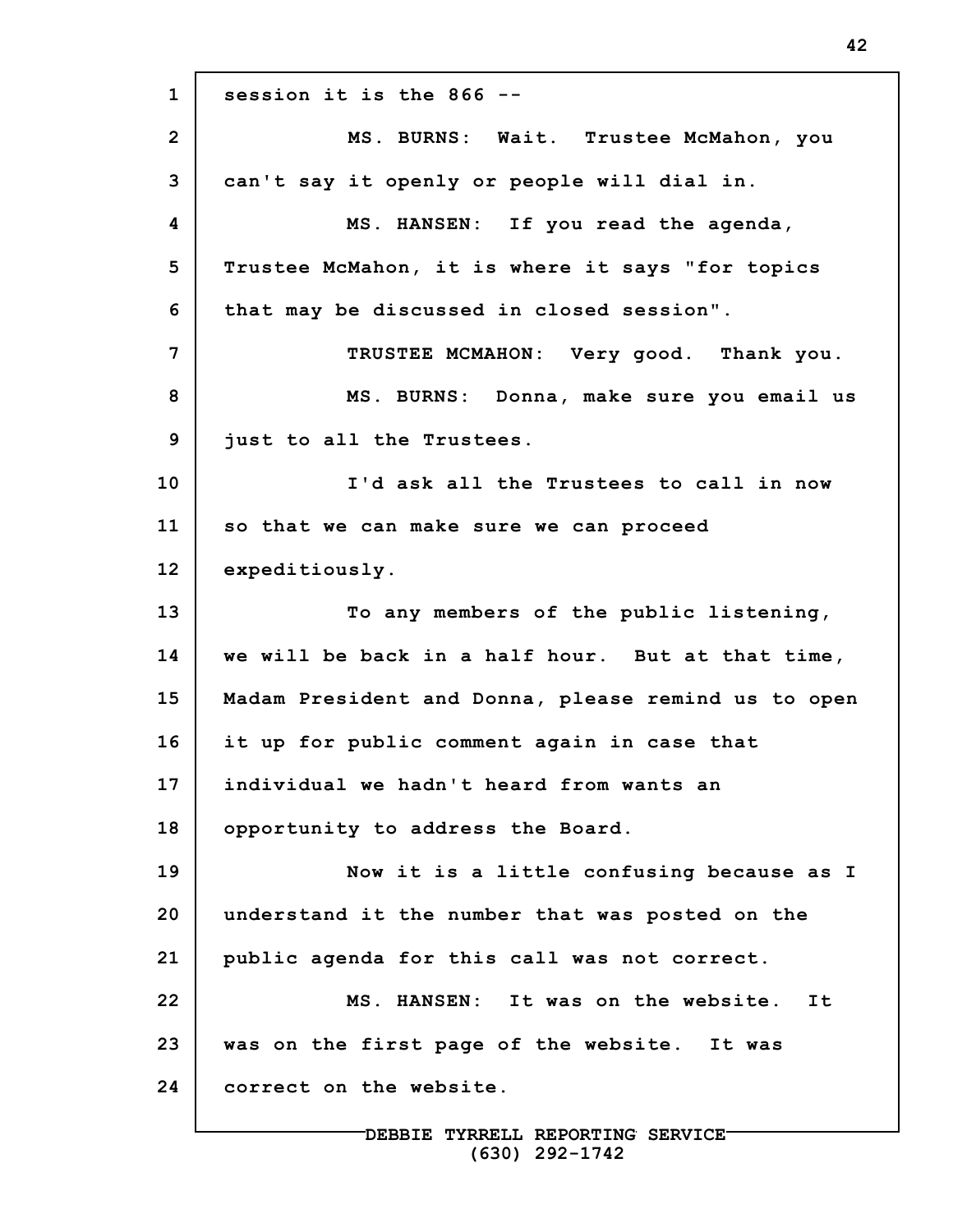**1 2 3 4 5 6 7 8 9 10 11 12 13 14 15 16 17 18 19 20 21 22 23 24 MS. BURNS: I understand that. I just want the Trustees to know that because, again, we are going to come back, even though chances are no members of the public will listen and no members of the public are going to be present, but we need to do what we can so we have a record that we are trying the best we can under these unique circumstances to comply with the rules not only with the Open Meetings Act but the Governor's Executive Order. That is why we need to come back on to this call after we finish the trustees' closed session. Donna should be emailing us all the number to call in. Stop the recording and then we we will re-record. (The Board went into Executive Session. Upon coming out of executive session.) MS. BURNS: Madam President. PRESIDENT THOMPSON: Yes. MS. BURNS: I think you have a quorum to resume the open meeting because you have Trustee McMahon, Trustee Johnson, Trustee Conyears-Ervin, yourself, and I don't know if I heard Trustee Soni.**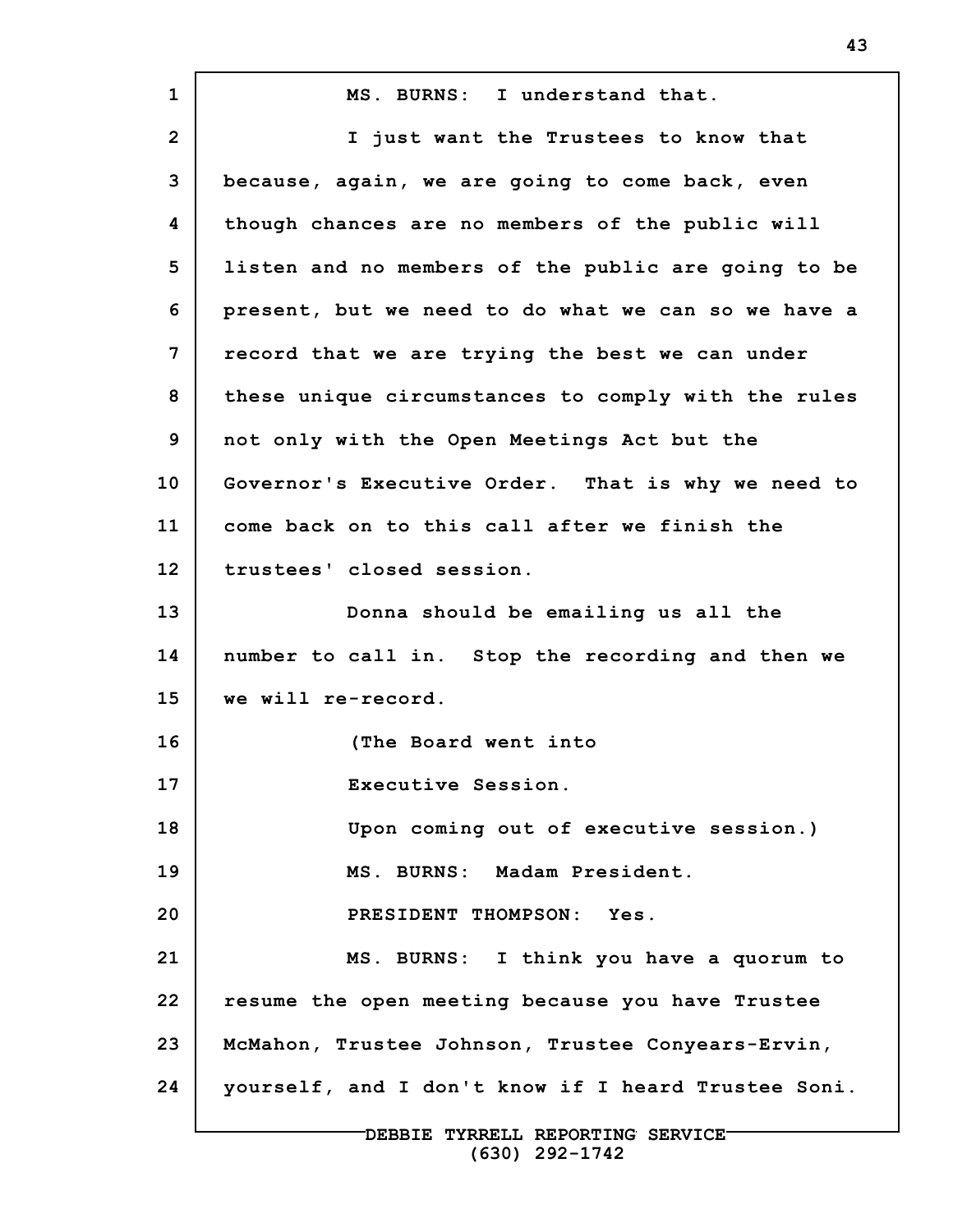**1 2 3 4 5 6 7 8 9 10 11 12 13 14 15 16 17 18 19 20 21 22 23 24 PRESIDENT THOMPSON: Do we have anything else? Do we have any public comments? MR. TUBBS: Hello, I have one. My name is Otis Tubbs. Let me get to a better location. Is this any better for you guys? MS. BURNS: It is a little hard to hear you. You have with you today President Thompson, Trustee McMahon, Trustee Johnson, the City Treasurer Trustee Melissa Conyears-Ervin, and I believe Trustee Soni who is the Comptroller of the City. TRUSTEE SONI: Yes, I am on. MS. BURNS: Could you please state your name, sir, and then address the Board? MR. TUBBS: My name is Otis Tubbs. I am currently a City employee with Municipal. I just want to make a comment about this forum here. I understand the circumstances that we all are in and that we are in this forum. I was just wondering if you could make this a permanent part of the meeting so those of us who work can at least listen in?**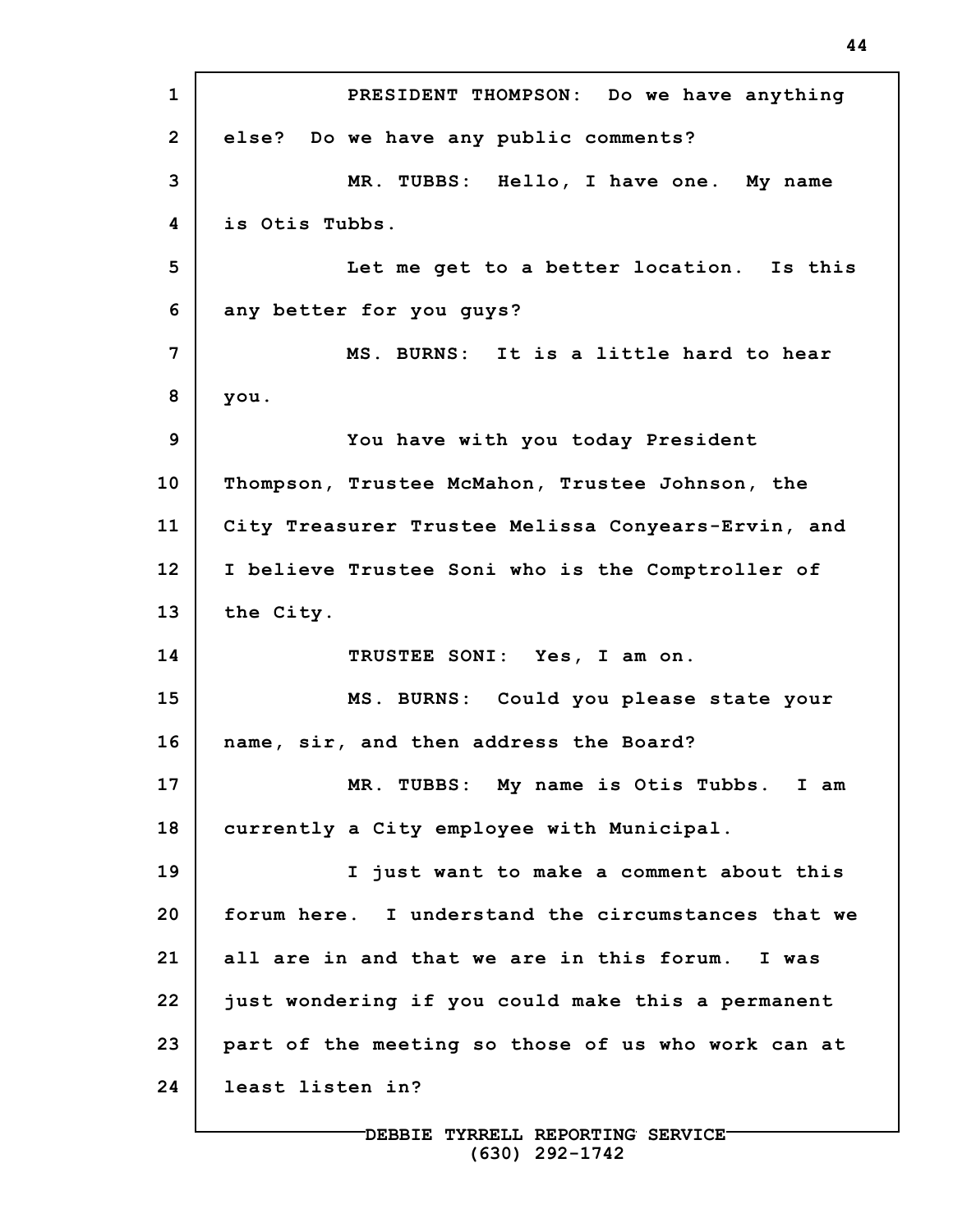**1 2 3 4 5 6 7 8 9 10 11 12 13 14 15 16 17 18 19 20 21 22 23 24 MS. BURNS: That is such a great question. We don't have the capabilities to do that now, sir, but the Board will certainly explore that and see if there is a way to provide that. As you know, we are located at 321 North Clark and you are always welcome to attend any meetings. We would encourage you to look at our website because on our website we always have Minutes of each meeting, which would allow you to see what transpired. I understand your point and it is something that the Fund can look into in the future. Anything else that you would like to say to the trustees? MR. TUBBS: No, that is it. MS. BURNS: Thank you, very much for participating. President Thompson. PRESIDENT THOMPSON: Yes. If there is nothing else, can I have a motion to adjourn? TRUSTEE MCMAHON: Motion by McMahon. TRUSTEE JOHNSON: Seconded by Trustee Johnson.**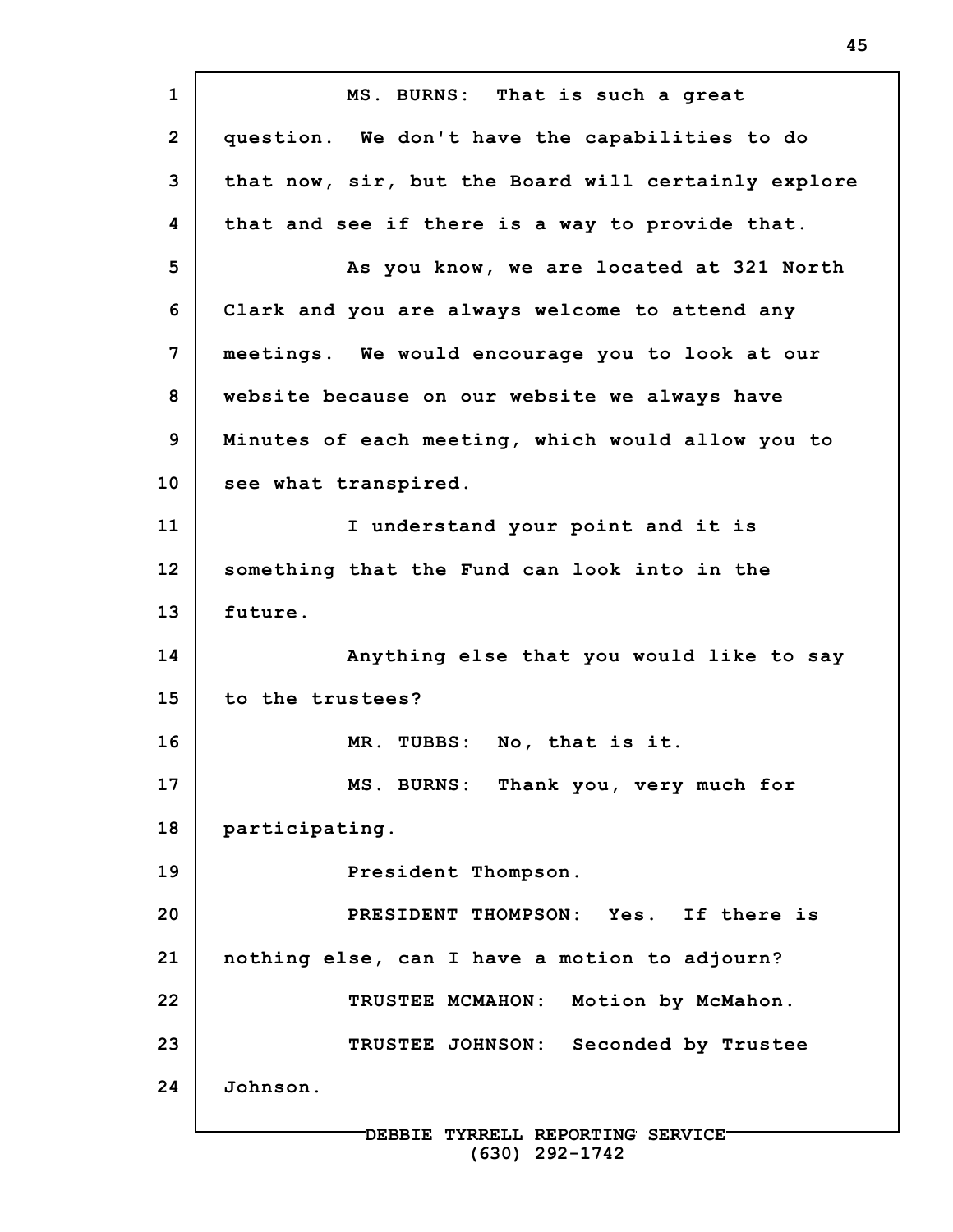**DEBBIE TYRRELL REPORTING SERVICE (630) 292-1742 PRESIDENT THOMPSON: All in favor? (Chorus of ayes.) (WHICH WERE ALL THE PROCEEDINGS IN THE ABOVE-ENTITLED MEETING AT THIS DATE AND TIME.)**